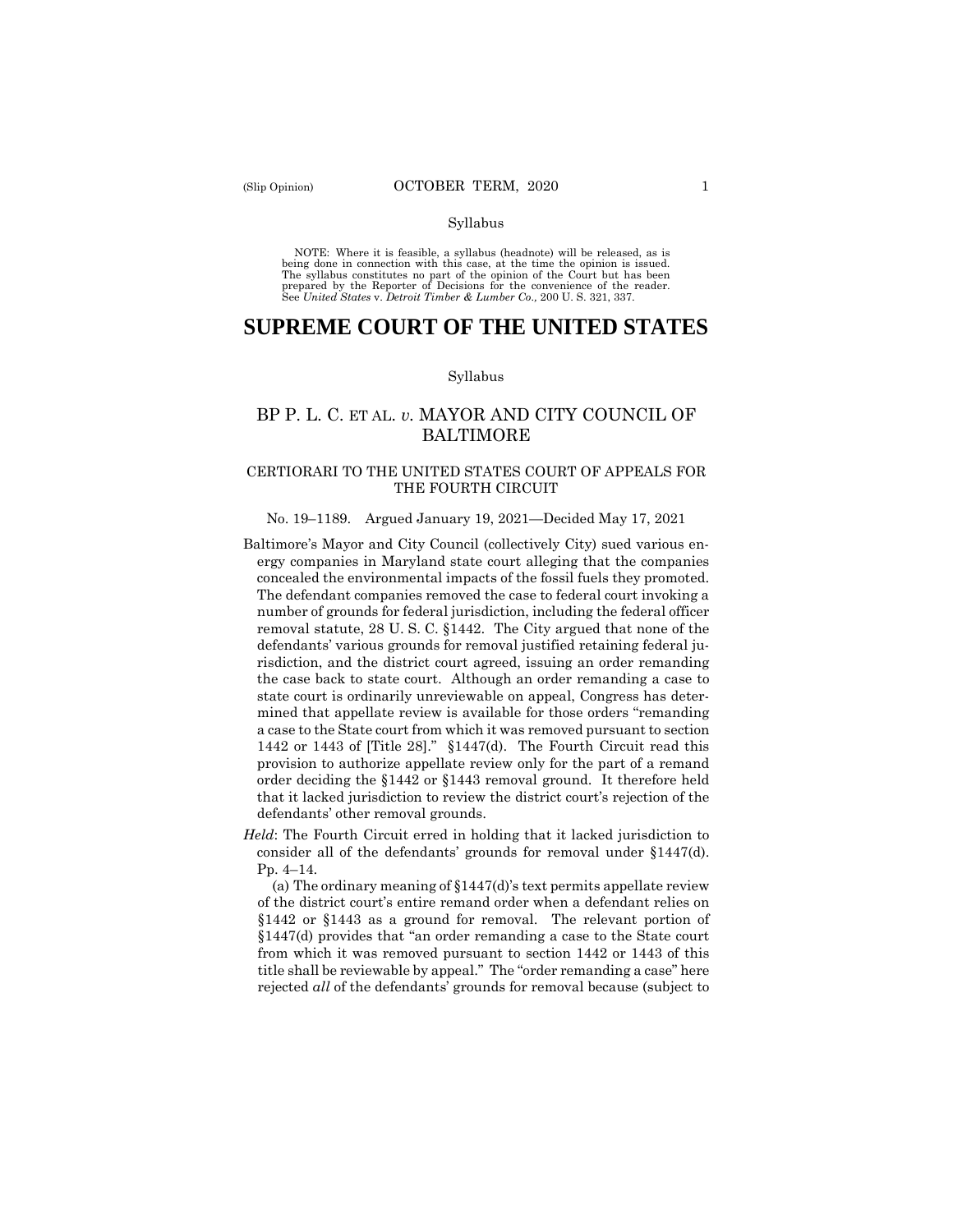#### Syllabus

 remove the City's case from its docket until it determined that it lacked any authority to entertain the suit. See, *e.g., Carnegie-Mellon Univ.* v. *Cohill,* 484 U. S. 343, 356; see also *Sprint Communications, Inc.* v. *Ja- cobs,* 571 U. S. 69, 72 ("[C]ourts are obliged to decide cases within the a ground for removal when satisfying the requirements of §1446. It makes no difference that the defendants removed the case "pursuant the diversity jurisdiction statute. §1446(b)(2)(A) (emphasis added). view to cases removed *solely* under §1442 or §1443. The parties' duel- courts to review every issue in a remand order, see, *e.g.,* 18 U. S. C. 28 U.S. C.  $\S 1295(a)(7)$ , confirms the wisdom of focusing on the lan- fendants never really removed the case pursuant to §1442 because no federal court here held that the statute indeed authorized removal is mistaken and has never been adopted by any court. Pp. 4–8. exceptions not applicable here) the district court was not at liberty to scope of federal jurisdiction" assigned to them). And this case was removed "pursuant to" §1442 because the defendants relied on §1442 as to" *multiple* federal statutes. The general removal statute contemplates this possibility when it speaks of actions "removed *solely* under" And §1447(d) contains no comparable language limiting appellate reing observations that Congress knows how to authorize appellate  $§3595(c)(1)$ , and that Congress also knows how to limit appellate review to particular "questions" rather than the whole "order," see, *e.g.,*  guage Congress *did* employ. The City's novel contention that the de-

 *U. S. A.* v. *Calhoun,* 516 U. S. 199, resolves any remaining doubt about the best reading of §1447(d). That case involved a dispute about the meaning of §1292(b)—a statute allowing a district court to certify "an order" to the court of appeals if it "involves a controlling question of of the order containing the "controlling question of law." *Id.,* at 205. question. But nothing in *Yamaha* turned on the presence of the word the word "order." The Court's decisions in *Murdock* v. *Memphis*, 20 Wall. 590, and *United States* v. *Keitel,* 211 U. S. 370, do not support the City because both decisions were driven by concerns unique to mark as *Yamaha*. The Court's decisions in *Carlsbad Technology, Inc.*  v. *HIF Bio, Inc.,* 556 U. S. 635, and *Thermtron Products, Inc.* v. *Her- mansdorfer,* 423 U. S. 336—which *permitted* rather than foreclosed ap-(b) The Court's most analogous precedent, *Yamaha Motor Corp.,*  law." The Court held that the statute's grant of appellate review for the "order," meant the entire order was reviewable, not just the part The City suggests that the statute's use of the word "involves" shows that the reviewable issues on appeal can be broader than the certified "involves." Instead, as here, the Court focused on the statute's use of their statutory contexts; their reasoning is not easily generalizable to other jurisdictional statutes; and neither comes nearly as close to the pellate review of certain remand orders—similarly do not help the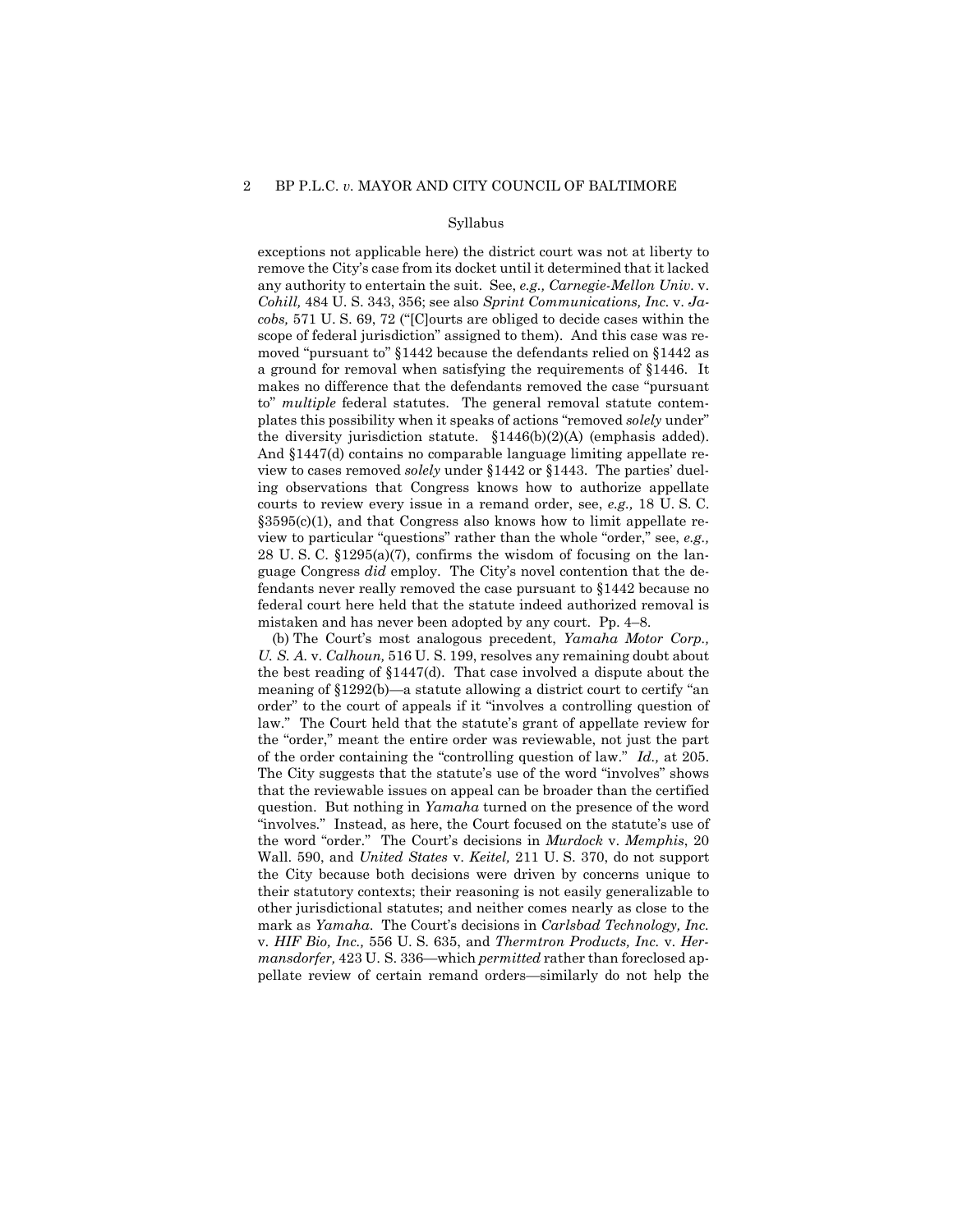#### Syllabus

 issue today. Finally, the City argues that, when Congress amended §1447(d) as permitting review only of the part of the remand order ad- a smattering of lower court opinions could ever represent a "broad and of and is presumed to have endorsed. *Jama* v. *Immigration and Cus- toms Enforcement,* 543 U. S. 335, 349. And it certainly cannot do so trary." *Id.,* at 352. Pp. 8–12. City's cause because they say nothing about the part of §1447(d) at §1447(d) to add the exception for federal officer removal under §1442 to the existing exception for civil rights cases under §1443, Congress ratified lower court decisions that had read the prior version of dressing §1443's civil rights removal ground. It is most unlikely that unquestioned" judicial consensus that Congress must have been aware where, as here, "the text and structure of the statute are to the con-

 the most formidable" policy arguments cannot "overcome" a clear stat- City argues that allowing exceptions to the bar on appellate review of Congress struck for cases removed pursuant to §1442 or §1443. And allowing full appellate review may actually help expedite some cases. removal has already been addressed by other statutes and rules, such as §1447(c), which permits a district court to order a party to pay the costs and expenses of removal, and Federal Rule of Civil Procedure 11(b)–(c), which authorizes courts to sanction frivolous arguments. in the first instance. Pp. 12–14. (c) The City's policy arguments do not alter the result because "even utory directive, *Kloeckner* v. *Solis,* 568 U. S. 41, 56, n. 4. While the remand orders will impair judicial efficiency, that is the balance that The City's contention that the Court's reading of  $$1447(d)$  will invite defendants to frivolously add §1442 or §1443 to their other grounds for The Court declines to consider the merits of the defendants' removal grounds and remands for the Fourth Circuit to consider those matters

952 F. 3d 452, vacated and remanded.

 GORSUCH, J., delivered the opinion of the Court, in which ROBERTS, joined. SOTOMAYOR, J., filed a dissenting opinion. ALITO, J., took no part C. J., and THOMAS, BREYER, KAGAN, KAVANAUGH, and BARRETT, JJ., in the consideration or decision of the case.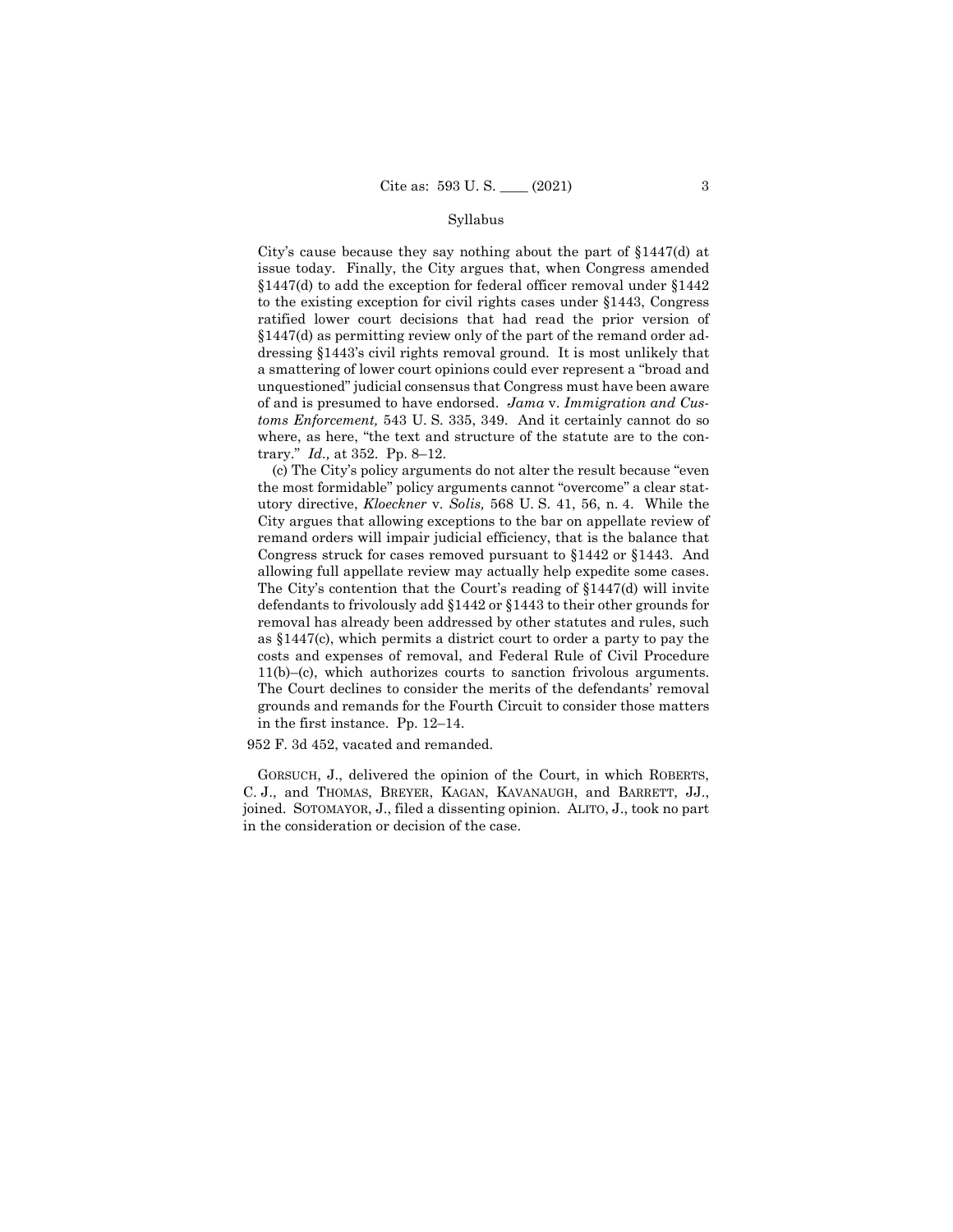NOTICE: This opinion is subject to formal revision before publication in the preliminary print of the United States Reports. Readers are requested to notify the Reporter of Decisions, Supreme Court of the United States, Wash-ington, D. C. 20543, of any typographical or other formal errors, in order that corrections may be made before the preliminary print goes to press.

## $\overline{\phantom{a}}$  , where  $\overline{\phantom{a}}$ **SUPREME COURT OF THE UNITED STATES**

### $\overline{\phantom{a}}$  , where  $\overline{\phantom{a}}$ No. 19–1189

## BP P.L.C., ET AL., PETITIONERS *v.* MAYOR AND CITY COUNCIL OF BALTIMORE

## ON WRIT OF CERTIORARI TO THE UNITED STATES COURT OF APPEALS FOR THE FOURTH CIRCUIT

### [May 17, 2021]

## JUSTICE GORSUCH delivered the opinion of the Court.

 sued various energy companies for promoting fossil fuels while allegedly concealing their environmental impacts. But the merits of that claim have nothing to do with this dure: Does 28 U. S. C. §1447(d) permit a court of appeals case to state court where the defendant premised removal in part on the federal officer removal statute, §1442, or the This case began when Baltimore's mayor and city council appeal. The only question before us is one of civil proceto review any issue in a district court order remanding a civil rights removal statute, §1443?

I

 refer to them collectively as the City) filed suit in Maryland state court. The City's complaint included a number of state-law causes of action, but most centered on the defend-Three years ago, Baltimore's mayor and city council (we ants' alleged failure to warn about the dangers of their products—and the injuries the City says it suffered as a result.

Soon after the City filed suit, the defendants removed the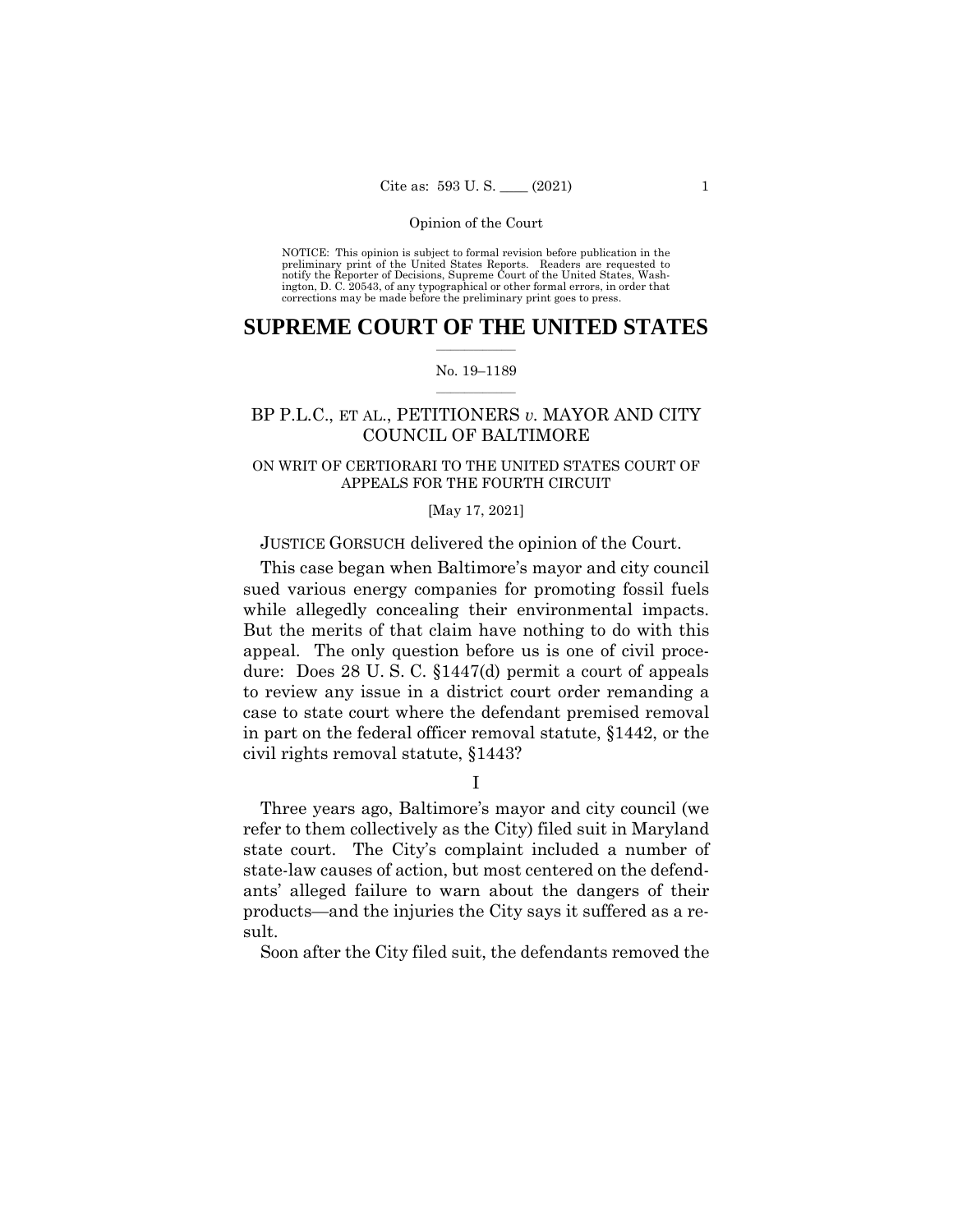ants invoked a variety of federal statutes. Most relevant for our purposes, they pointed to a provision that promises a agency thereof, in an official or individual capacity, for or relating to any act under color of such office." 28 U. S. C. case to federal court. In support of their action, the defendfederal forum for any action against an "officer (or any person acting under that officer) of the United States or of any  $§1442(a)(1).$ 

 defendants said, because some of their challenged explora- tion, drilling, and production operations took place at the pendently supported removal: the federal-question statute, 28 U. S. C. §1331; the Outer Continental Shelf Lands Act, 92 Stat. 657, 43 U. S. C. §1349(b); the admiralty jurisdiction statute, 28 U. S. C. §1333; and the bankruptcy removal statute, 28 U. S. C. §1452. This statute authorized the removal of the City's suit, the federal government's behest. The companies also identified a number of other statutes that they believed inde-

 motion seeking to have it remanded back to state court. removal justified retaining federal jurisdiction. In an ex- tensive order, the district court reviewed each of the defend- ants' cited bases for removal before ultimately agreeing Once the case arrived in federal court, the City filed a The City argued that none of the companies' grounds for with the City and remanding the case to state court.

 Normally that would have ended the matter. Since at least 1949, federal appellate courts have generally lacked the power to review a district court order remanding a case to state court. See Act of May 24, 1949, §84, 63 Stat. 102. But like most rules, this one has accrued exceptions with But like most rules, this one has accrued exceptions with time. In the Civil Rights Act of 1964, Congress created an exception allowing appellate review for cases "'removed pursuant to'" 28 U. S. C. §1443, a provision that guarantees §901, 78 Stat. 266. So before a civil rights case is returned a federal forum for certain federal civil rights claims. See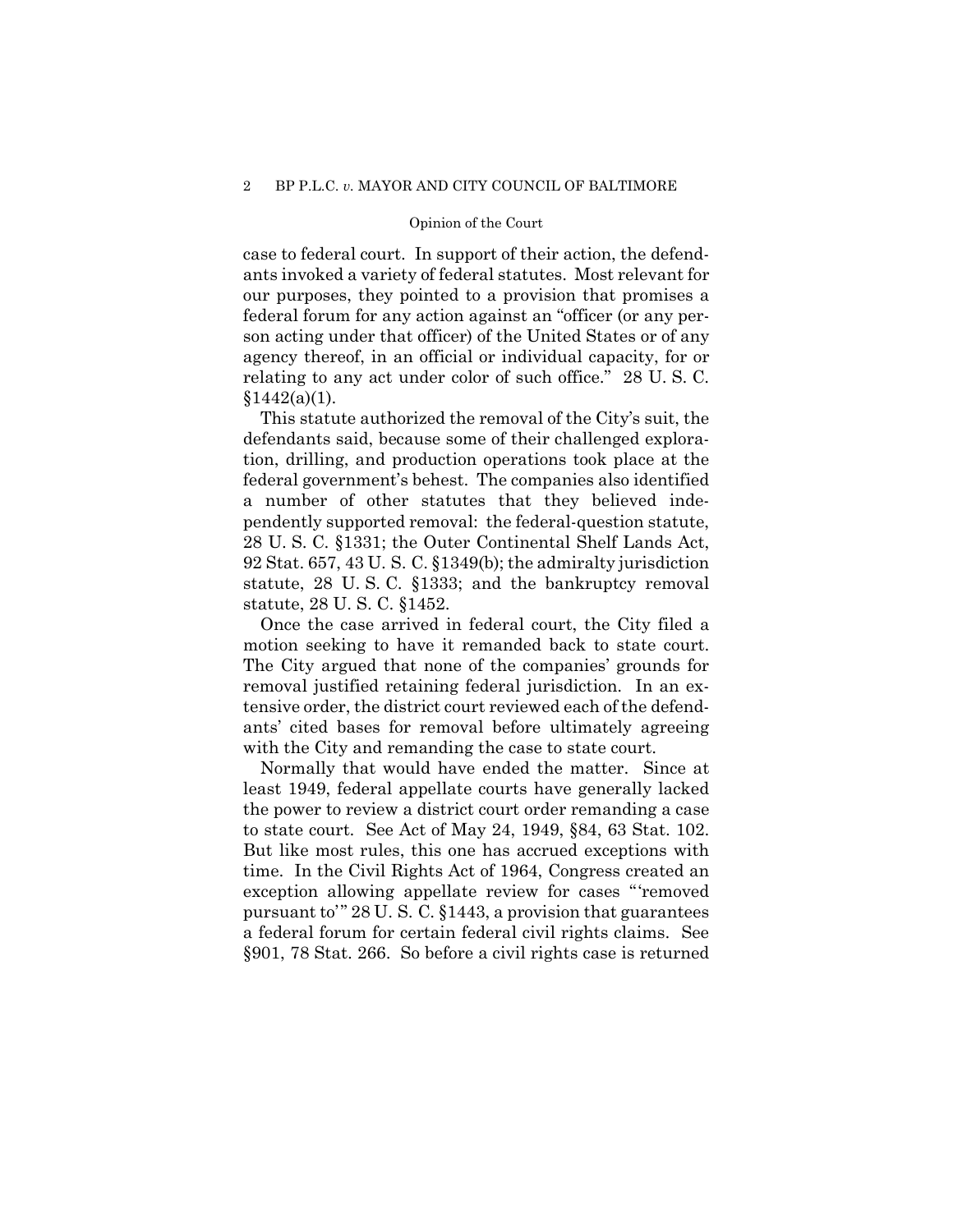to state court, a federal court of appeals usually *can* intervene to test the soundness of the district court's remand order.

 In 2011, Congress added a similar exception for suits U. S. C. §1442. See Removal Clarification Act, §2, 125 Stat. allow appellate review before a district court may remand a case to state court. All told, then, the law as it stands today provides that "[a]n order remanding a case to the appeal or otherwise, except that an order remanding a case to the State court from which it was removed pursuant to section 1442 or 1443 of this title shall be reviewable by ap- peal or otherwise." 28 U. S. C. §1447(d). against federal officers or agencies removed pursuant to 28 545–546. Here, too, Congress has deemed it appropriate to State court from which it was removed is not reviewable on

 After the district court ordered the City's case remanded to state court, the defendants sought to appeal—and this much everyone seemed to agree they were free to do. After eral court—and the current version of §1447(d) permits an only when it came to the scope of the defendants' appeal. The Fourth Circuit read §1447(d) as authorizing it to review §1442. As a result, the court of appeals refused to consider whether the district court may have erred when it rejected all, the defendants had relied on the federal officer removal statute found in §1442 when they removed the case to fedappeal in just these circumstances. The real trouble began only the *part* of the district court's remand order discussing the defendants' other grounds for removal. Finding (only) the district court's §1442 analysis sound, the Fourth Circuit proceeded to affirm. 952 F. 3d 452 (2020).

 This ruling highlighted a circuit split. The Seventh Cir- cuit, for example, has reasoned that §1447(d) extends ap- pellate review to the *whole* of an " 'order remanding a case section 1442 or 1443.' " See *Lu Junhong* v. *Boeing Co.*, 792 to the State court from which it was removed pursuant to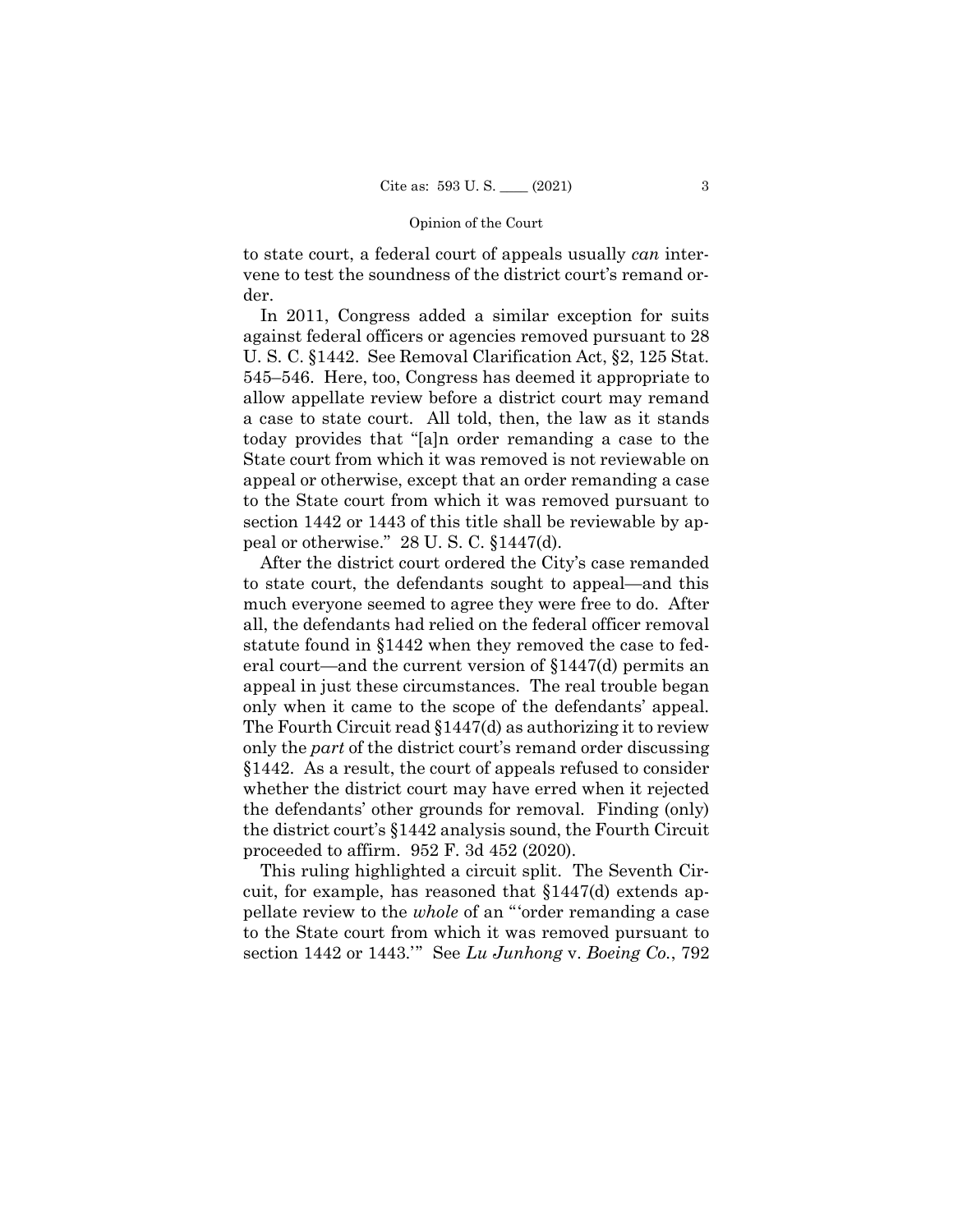### Opinion of the Court

 F. 3d 805, 811 (2015). On that reading of the statute, ap- statutes. Instead, a court of appeals may review the merits of all theories for removal that a district court has rejected. of all theories for removal that a district court has rejected. Because the courts of appeals disagree over the scope of this case to resolve the question.  $591$  U.S.  $\_\_$  (2020). pellate review is not confined to a defendant's removal arguments under the federal officer and civil rights removal their appellate authority under §1447(d), we agreed to take

> II A

 ally seeks to discern and apply the ordinary meaning of its terms at the time of their adoption. *Niz-Chavez* v. *Garland*, 593 U.S.  $\_\_\_\_\_\_\_\_\_\_\_$  (2021) (slip op., at 4). Here, the relevant portion of §1447(d) provides that "an order remanding a to section 1442 or 1443 of this title shall be reviewable by When called on to interpret a statute, this Court genercase to the State court from which it was removed pursuant appeal."

 of the term "order." Whether we look to the time of delivered by . . . a court or judge."[1](#page-6-0) So an "order remanding court's remand order rejected *all* of the defendants' grounds here, "courts are obliged to decide cases within the scope of federal jurisdiction" assigned to them. *Sprint Communica- tions, Inc.* v. *Jacobs*, 571 U. S. 69, 72 (2013). So the district To our minds, the first telling clue lies in the statute's use §1447(d)'s adoption or amendment, a judicial "order" meant then what it means today: a "written direction or command a case" was (and is) a formal command from a district court returning the case to state court. In this case, the district for removal. For good reason too. Normally, federal jurisdiction is not optional; subject to exceptions not relevant

<span id="page-6-0"></span> —————— 1Black's Law Dictionary 1322 (11th ed. 2019); see also *id*., at 1206 (9th ed. 2009); *id*., at 1247 (rev. 4th ed. 1968) ("Every direction of a court or judge made or entered in writing, and not included in a judgment"); *id*., at 1247 (4th ed. 1951) (same); *id*., at 1298 (3d ed. 1933) (same).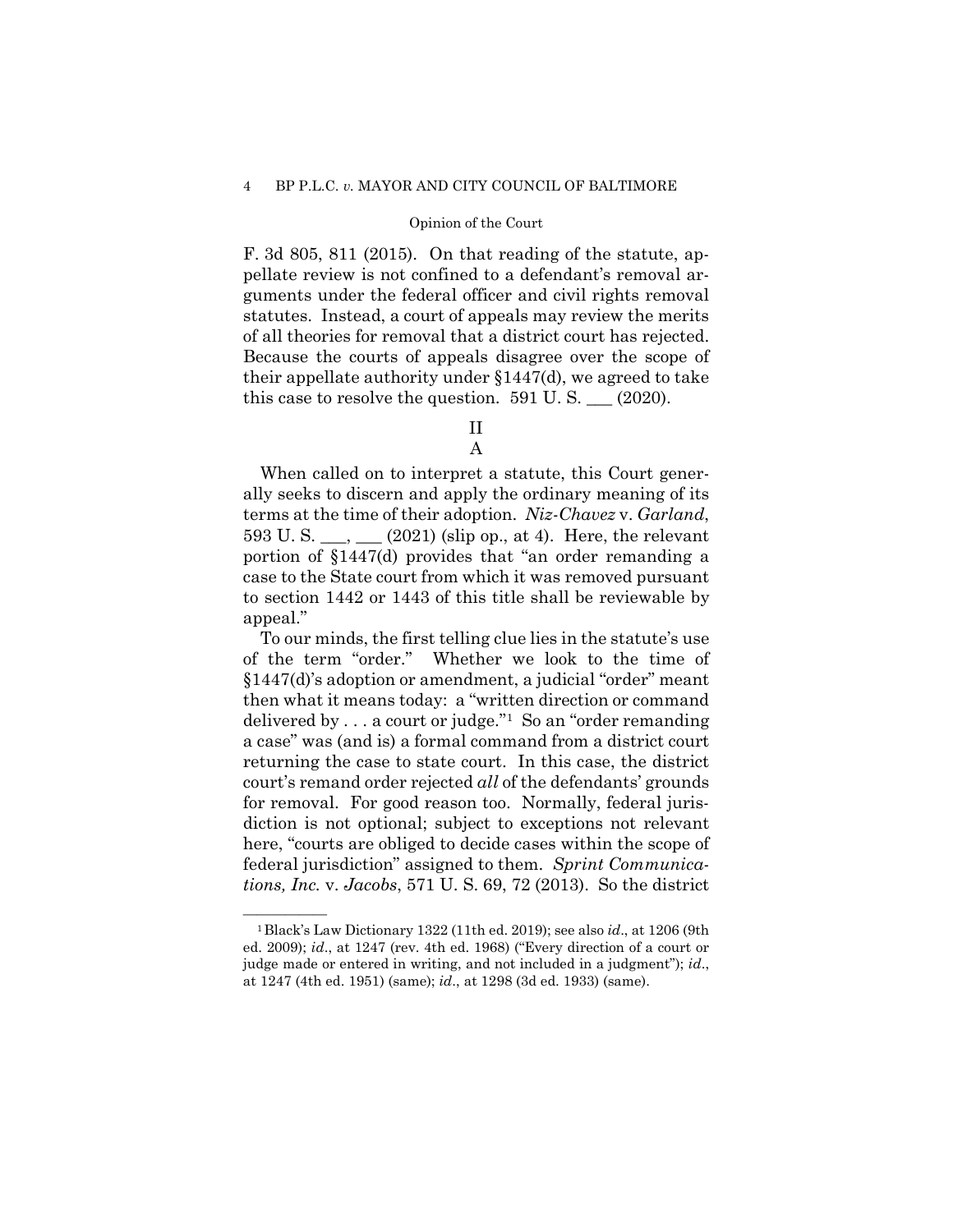docket until it determined that it lacked any authority to *hill*, 484 U. S. 343, 356 (1988). From this it would seem to of the defendants' grounds for removal, §1447(d) authorizes a court of appeals to review each and every one of them. the whole of a district court's "order," not just some of its court wasn't at liberty to remove the City's case from its entertain the suit. See, *e.g., Carnegie-Mellon Univ.* v. *Co*follow that, when a district court's removal order rejects all After all, the statute allows courts of appeals to examine parts or pieces.

 orders—those remanding a "case . . . removed pursuant to section 1442 or 1443." But it's hard to see how that qualifi- cation changes the calculus. To remove a case, a defendant must comply with 28 U. S. C. §1446. Essentially, that statcourts with a notice stating its grounds for removal. courts with a notice stating its grounds for removal. §§1446(a), (d). The combination of these actions "effect[s] §1442 or §1443, then, just means that a defendant's notice with or by reason of" one of those provisions.<sup>2</sup> Here, every-Of course, §1447(d) extends appellate review only to *some*  ute requires the defendant to provide affected parties and the removal." §1446(d). To remove a case "pursuant to" of removal must assert the case is removable "in accordance one admits the defendants' notice of removal did just that by citing §1442 as one of its grounds for removal. Once that happened and the district court ordered the case remanded to state court, the whole of its order became reviewable on appeal.

 ties act pursuant to a variety of legal authorities. A crimi- Nor does it matter if (as here) a defendant removes a case "pursuant to" *multiple* federal statutes. Often enough, par-

<span id="page-7-0"></span> —————— 2Black's Law Dictionary, at 1401 (rev. 4th ed. 1968); *id*., at 1401 (4th ed. 1951); see also *SAS Institute, Inc.* v. *Iancu*, 584 U. S. \_\_\_, \_\_\_ (2018) (slip op., at 7) ("in accordance with"); Black's Law Dictionary, at 1493 (11th ed. 2019) ("[i]n compliance with; in accordance with; under"; "[a]s authorized by").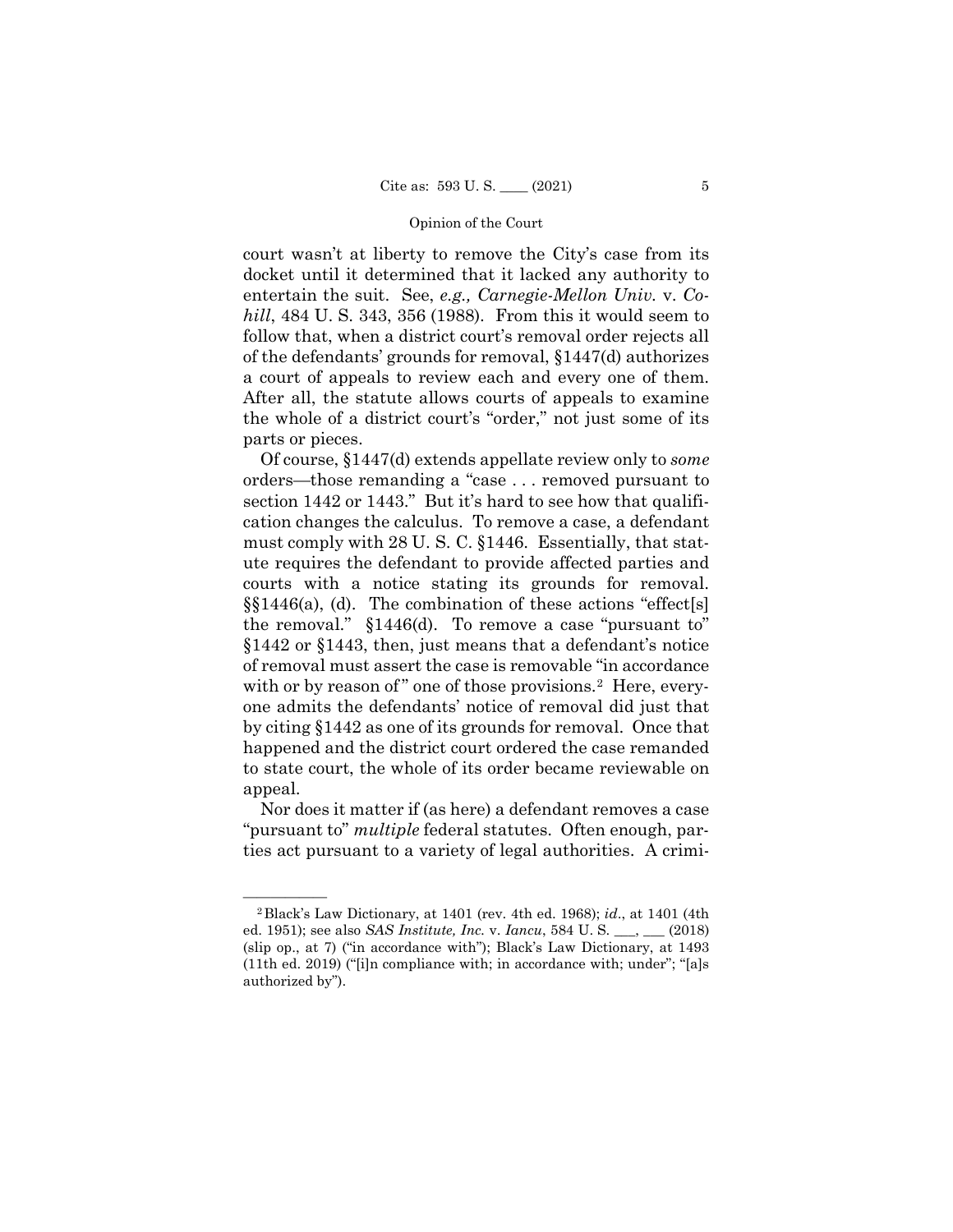### Opinion of the Court

 lief pursuant to multiple provisions. *E.g., Pepper* v. *United*  file a complaint pursuant to more than one statute. *E.g., Rimini Street, Inc.* v. *Oracle USA, Inc.*, 586 U. S. \_\_\_, \_\_\_ grounds for removing a case to federal court—as the defend- statute. §1446(b)(2)(A) (emphasis added). Yet, the partic- ular provision at issue before us does not contain any com- §1447(d) permits appellate review of the district court's renal defendant may suggest he is eligible for sentencing re-*States*, 562 U. S. 476, 481, n. 1 (2011). A civil litigant might (2019) (slip op., at 2). Likewise, a party may assert multiple ants did here. Indeed, the general removal statute contemplates just this possibility when, in contrast, it speaks of actions "removed *solely* under" the diversity jurisdiction parable language like that limiting appellate review *solely*  to issues under §1442 or §1443. Instead and again, mand order—without any further qualification.

B

 statutory rules should be construed narrowly—and that our reading of §1447(d)'s exception to its general rule against How does the City reply? It suggests that exceptions to appellate review is too permissive.

ise underlying the City's argument is surely contestable. ise underlying the City's argument is surely contestable. One might just as easily conceive of §1447(d)'s usual rule more general rule that final district court orders are appeal- able under 28 U. S. C. §1291. More fundamentally, the City's legal premise is also in error. This Court has "'no 588 U. S.  $\_\_\_\_\_\_\_\_\_\_\_$  (2019) (slip op., at 11) (brackets omitted). Exceptions and exemptions are no less part of Congress's work than its rules and standards—and all are worthy of a court's respect. That a law might temper its pursuit of one We disagree. As a preliminary matter, the factual prembarring appellate review as *itself* an exception to the even license to give statutory exemptions anything but a fair reading.' " *Food Marketing Institute* v. *Argus Leader Media*,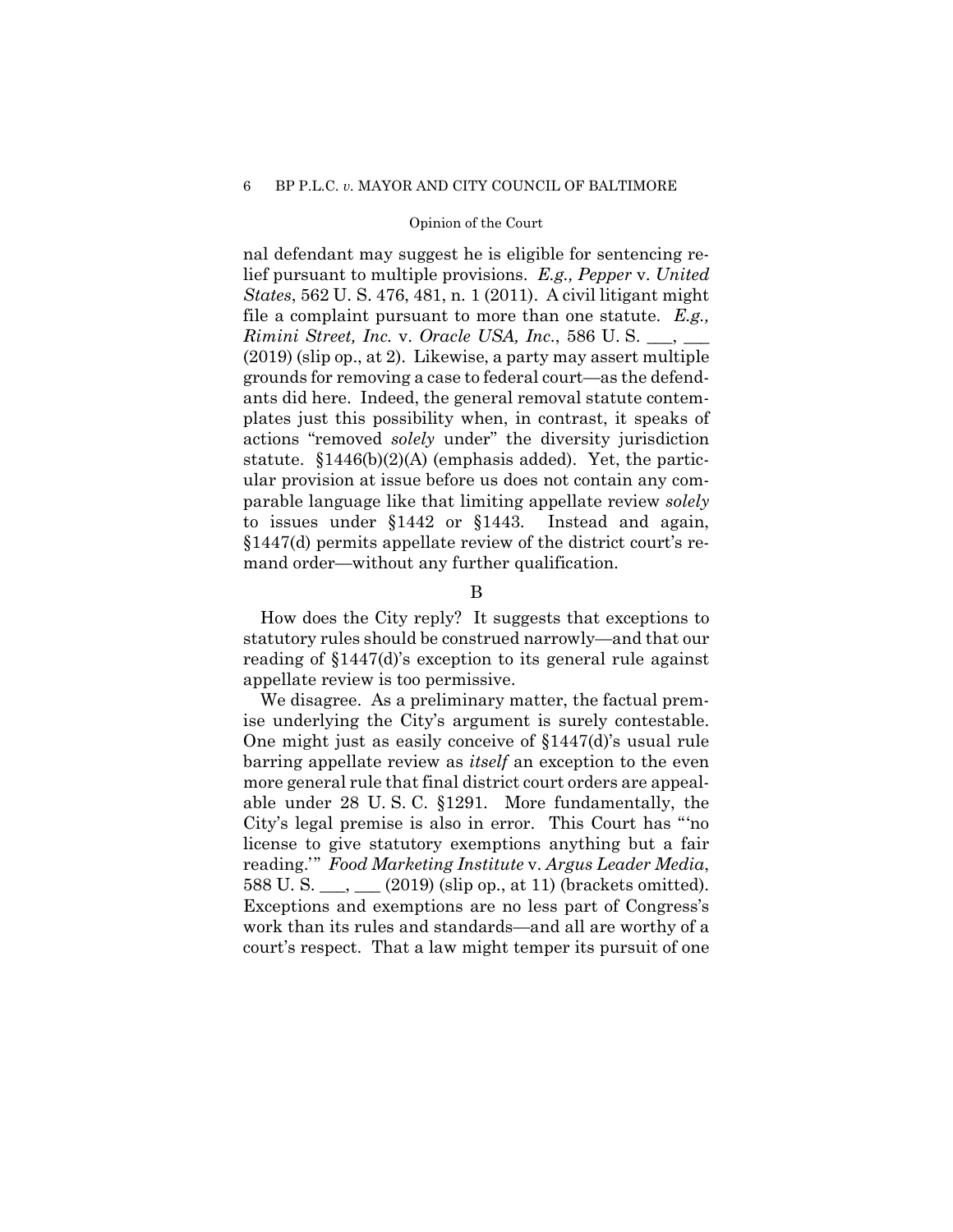goal by accommodating others can come as no surprise. Of- ten legislation becomes possible only because of such com- promises. Often lawmakers tread in areas fraught with the scale or the other. *Henson* v. *Santander Consumer USA Inc.*, 582 U.S. \_\_\_, \_\_\_ (2017) (slip op., at 9). competing social demands where everyone agrees trade-offs are required. Whatever the reason for a legislative compromise, we have no right to place our thumbs on one side of

 serves, Congress does exactly that, expressly directing courts to resolve "all" legal issues in certain cases. See Brief for Respondent 21 (citing 18 U. S. C. §3595(c)(1); 5 U. S. C. §1508; 38 U. S. C. §7104(a); and 33 U. S. C. §1320(f )). But the defendants remind us that Congress also knows how to the whole of a district court's "order"; sometimes it does just that too. See Brief for Petitioners 18 (citing 28 U. S. C.  $$1295(a)(7); 38 U. S. C. $7292(b)(1); 42 U. S. C. $8514(a)(2);$  52 U. S. C. §30110; 28 U. S. C. §1254(2); 50 U. S. C. Alternatively, the City suggests that, if Congress had wanted appellate courts to review every issue in a remand order, it would have said as much. Sometimes, the City oblimit appellate review to particular "questions" rather than §1803(j)). In the end, all of the parties' fencing about language Congress *didn't* use persuades us of only one thing that we are best served by focusing on the language it *did*  employ.

 All of which leaves the City to offer a different argument from a new direction. Now, the City contends, the defend- ants never really removed this case pursuant to §1442. On this account, a case is not "removed pursuant to section fendants were not entitled to *any* appellate review. But this and no court of appeals has adopted it. It is also mistaken. and no court of appeals has adopted it. It is also mistaken. As we've seen, it is generally a defendant's actions under 1442 or 1443" until a federal court (district or appellate) holds that one of these statutes authorizes removal. Because that never happened here, the City reasons, the deargument isn't only novel—the City didn't pursue it below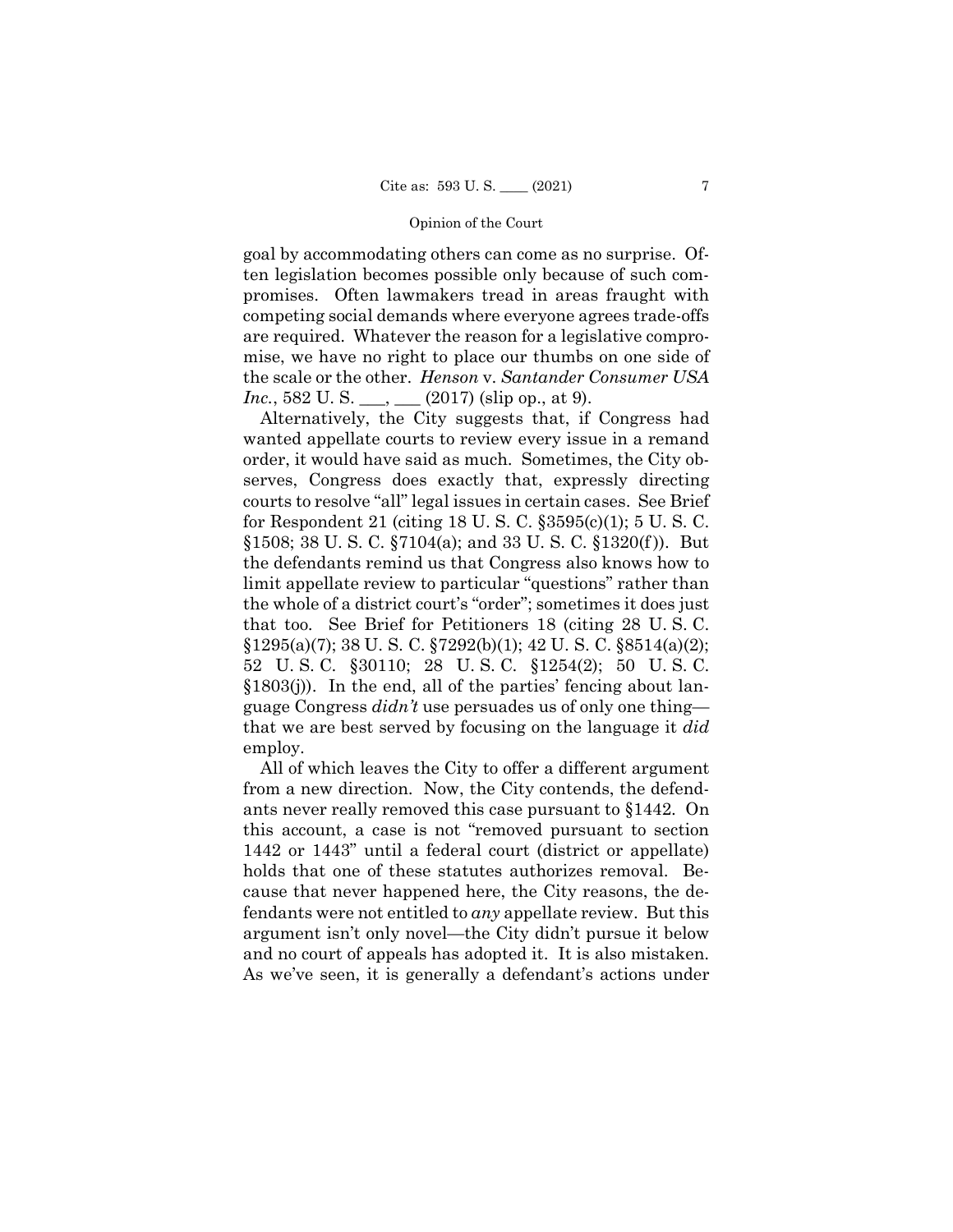## Opinion of the Court

 §1446 that "effect the removal." Once a defendant complies with §1446, a state court may not proceed "further unless and until the case is remanded." 28 U. S. C. §1446(d). That's why normally it's the plaintiff who must seek judicial intervention if it wishes to have the matter remanded to state court—just as the City did here.

## III A

 it. In *Yamaha Motor Corp., U. S. A.* v. *Calhoun*, 516 U. S. ing of 28 U. S. C. §1292(b). That statute allows a district court to certify "an order" to the court of appeals if it "in- volves a controlling question of law as to which there is sub- stantial ground for difference of opinion," and if "an imme- diate appeal from the order may materially advance the ultimate termination of the litigation." In *Yamaha*, the thorizes appellate courts to review any question contained courts to address only the "controlling question of law" the To the extent any doubt remains about how best to read §1447(d), we believe our most analogous precedent resolves 199, 204 (1996), this Court faced a dispute about the mean-Court asked the parties to address whether §1292(b) auin the district court's order—or whether it allows those district court certified for further review.

 The answer there is telling here. The Court held that, "[a]s the text of §1292(b) indicates, appellate jurisdiction applies to the *order* certified to the court of appeals, and is not tied to the particular question formulated by the district court." 516 U. S., at 205. Although appellate courts "may made in the case," they "may address any issue fairly in- cluded within the certified order because it is the *order* that ted). Exactly the same might be said of our case: "[B]ecause it is the [district court's removal] *order* that is appealable," not reach beyond the certified order to address other orders is appealable, and not the controlling question identified by the district court." *Ibid.* (internal quotation marks omit-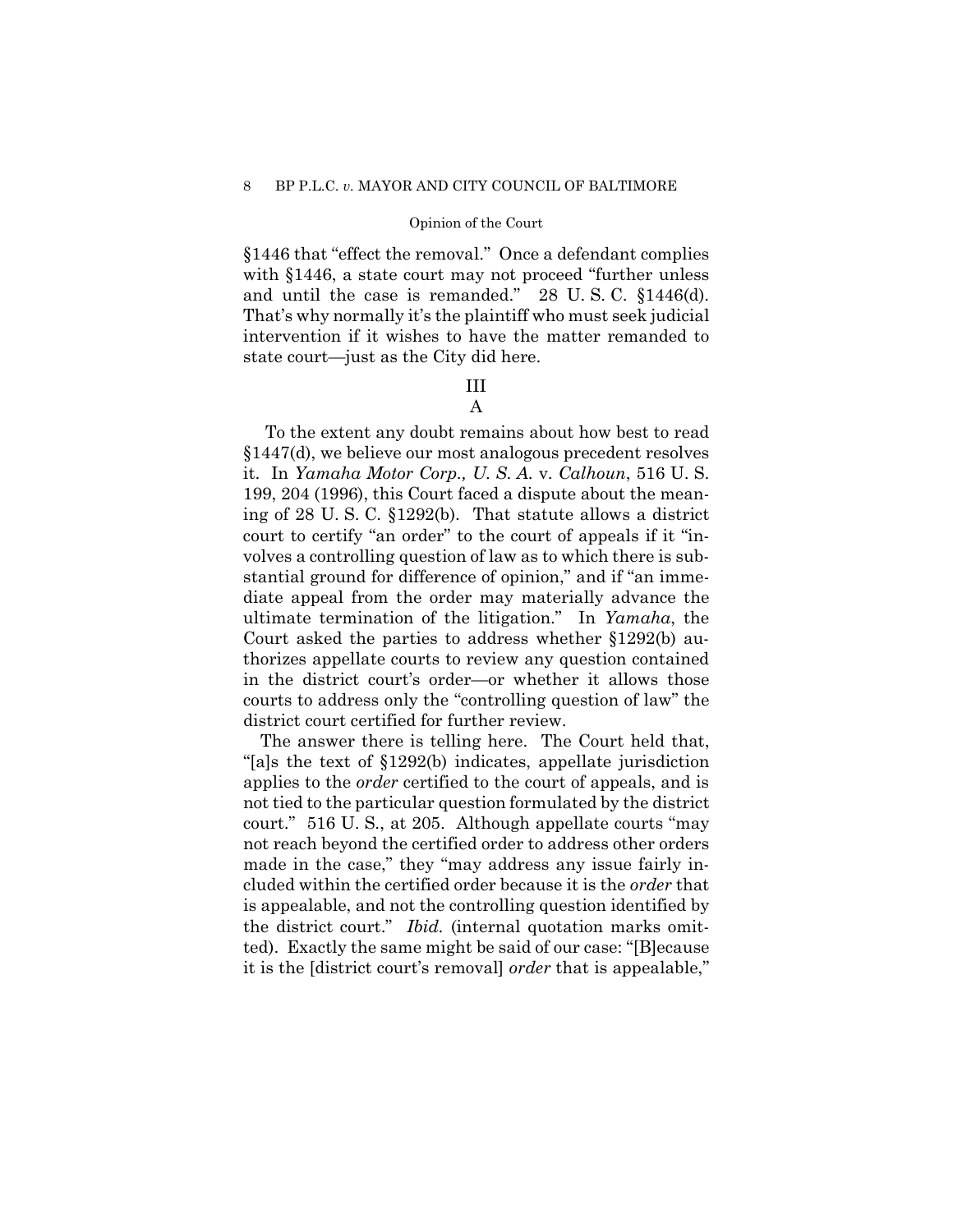a court of appeals "may address any issue fairly included within" it. *Ibid.* (internal quotation marks omitted).

 The City seeks to distinguish *Yamaha* but we don't see how we fairly might. The City observes that §1292(b) al- lows an appeal from an order that "involves" a controlling volves" does not appear in §1447(d). But that is beside the point. Nothing in *Yamaha* turned on the presence of the ing appellate courts to review a district court's "order," the Court explained, Congress had allowed review of any issue fairly encompassed within it. That reasoning applies with question of law. By using the word "involves," the City submits, Congress sought to make plain that the reviewable issues on appeal can be broader than the certified controlling question of law. And, the City stresses, the word "inword "involves" in §1292(b). Instead, the Court's reasoning centered on the statute's use of the word "order." By allowno less force here.

#### B

 City seeks to draw support from other of this Court's cases. Principally, it points to *Murdock* v. *Memphis*, 20 Wall. 590 (1875), and *United States* v. *Keitel*, 211 U. S. 370 (1908). But both decisions were driven by concerns unique to their But both decisions were driven by concerns unique to their ble to other jurisdictional statutes; and neither comes If *Yamaha* does much to undermine its argument, the statutory contexts; their reasoning is not easily generalizanearly as close to the mark as *Yahama*.

 Start with *Murdock*. That case involved 28 U. S. C. §1257, a statute permitting this Court to review certain state court "judgments or decrees." Concerned with the constitutional implications of allowing federal courts to re- view questions of state law, the Court in *Murdock* construed decrees. See 20 Wall., at 630–632. Along the way, the Court took pains to reserve the question whether Congress the statute as authorizing this Court to examine only issues of federal law contained within state court judgments and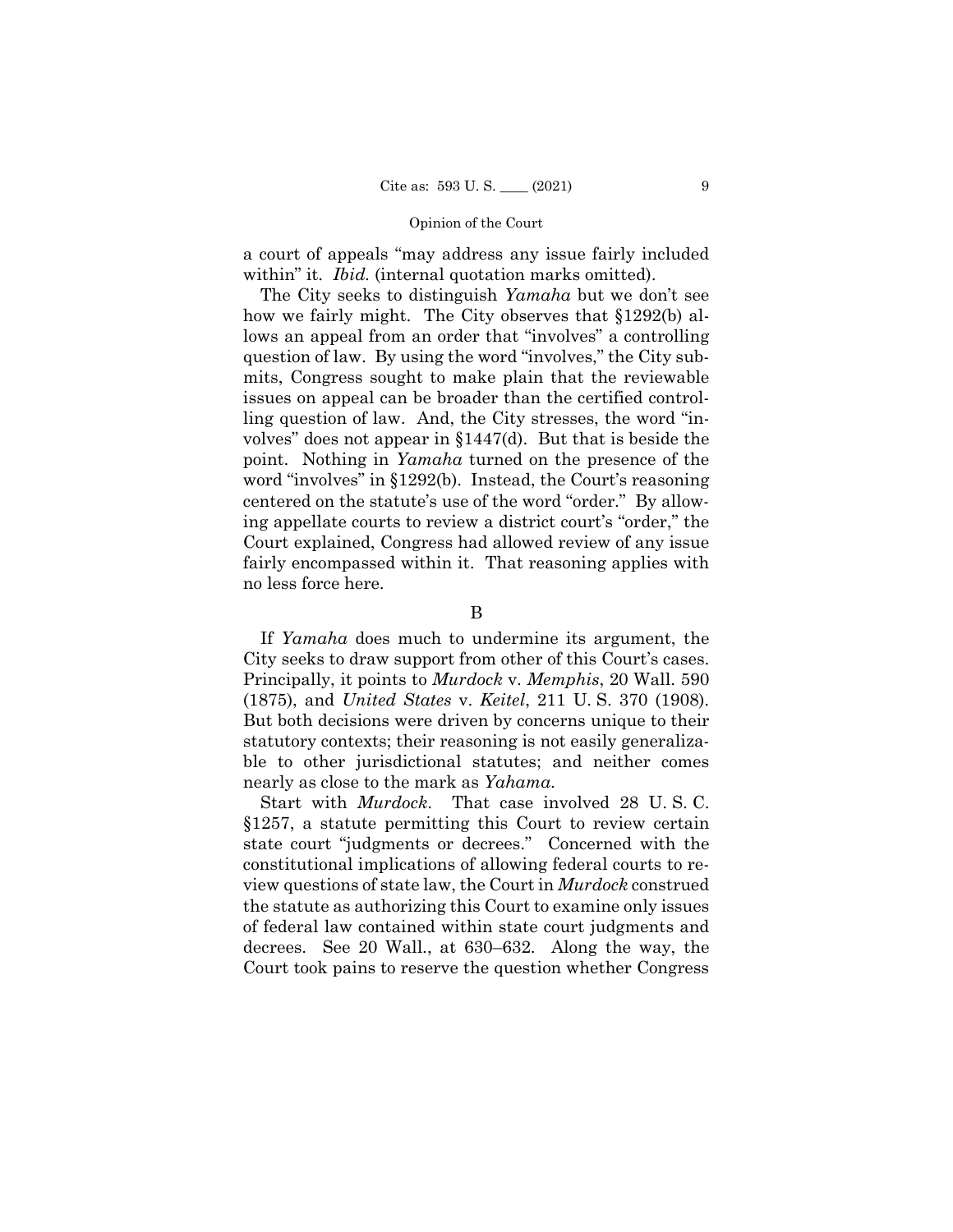### Opinion of the Court

 law already definitively resolved by state courts. *Id.,* at 633. By contrast, no comparable concern with the Consti- course, removal practices implicate questions of comity be- asked to decide only whether a federal court of appeals may federal court. That comparatively humble question lies nocould ever authorize this Court to review matters of state tution's federal structure exists here. At some level, of tween federal and state authorities. But today we are review one or many federal law rulings issued by an inferior where near *Murdock*'s bounds.

 That law authorized the government to appeal adverse criminal "decision[s] or judgment[s]" based on certain enu- merated grounds, such as the invalidity of a federal statute. the statutorily enumerated questions. 211 U. S., at 398– 399. Like *Murdock*, the Court in *Keitel* rested heavily on titlement allowing the government to appeal an adverse criminal judgment was, in the Court's view, "exceptional." 211 U. S., at 399. Meanwhile, here again, nothing in our *Keitel* involved the now-repealed Criminal Appeals Act. See ch. 2564, 34 Stat. 1246. For its part, the Court held that this language allowed the government to appeal only the statute's context in reaching its conclusion. A new encase implicates that concern.

 336, 345–346 (1976). Those cases addressed the first clause of §1447(d), which generally bars appellate review of re- mand orders. *Carlsbad* and *Thermtron* held this bar ap- plies only to remand orders premised on a lack of subject remand orders remain appealable. See *Carlsbad*, 556 U. S., at 638. The Court said this conclusion was necessary to make sense of §1447(d)'s interaction with §1447(c). See *id.,*  at 638. Closer to home, the City directs our attention to *Carlsbad Technology, Inc.* v. *HIF Bio, Inc.*, 556 U. S. 635, 638 (2009), and *Thermtron Products, Inc.* v. *Hermansdorfer*, 423 U. S. matter jurisdiction or a defect in removal procedure; other

None of this, however, helps the City's cause. Some have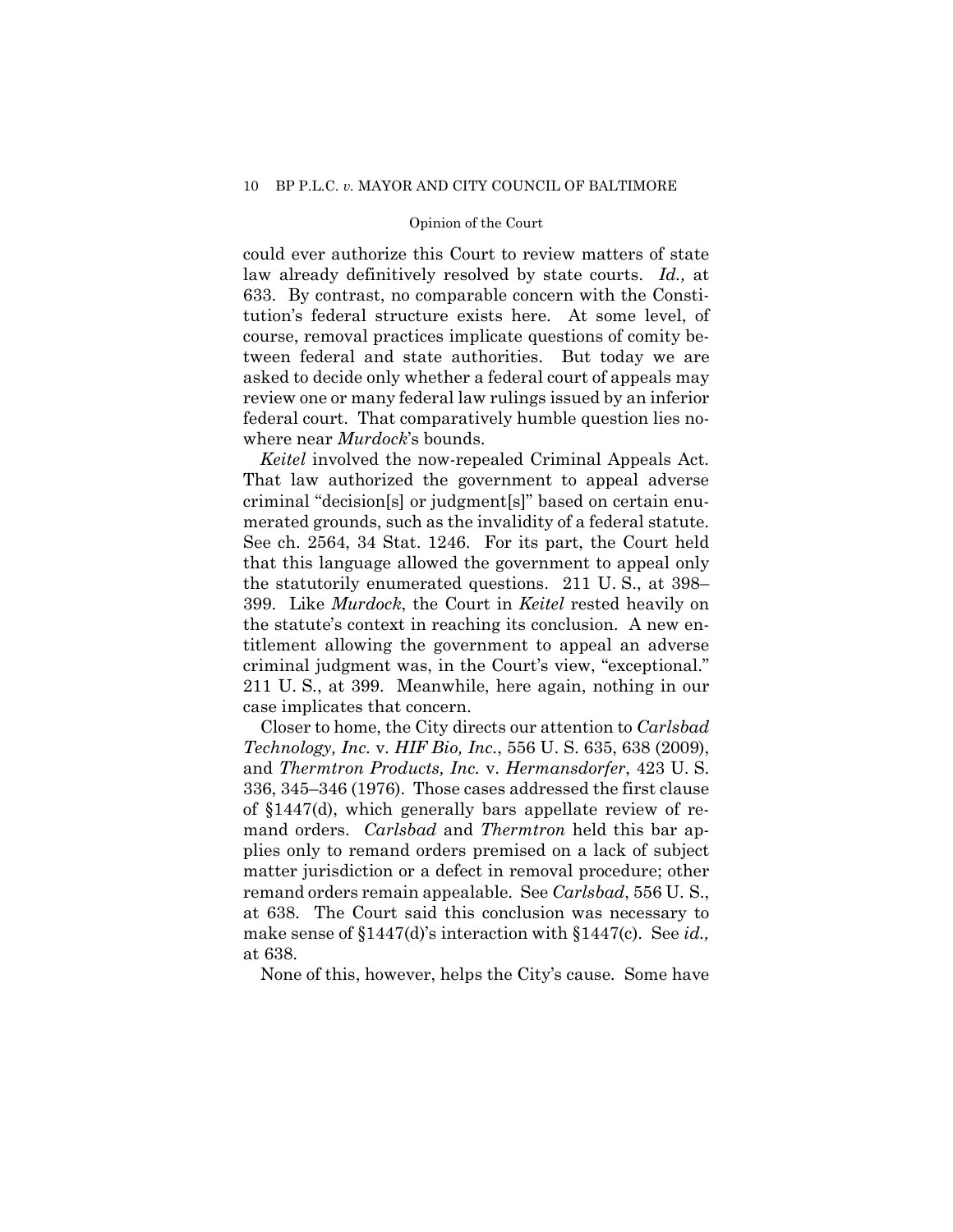questioned *Carlsbad* and *Thermtron*. See, *e.g.*, 556 U. S., rari). But even taken on their own terms, both decisions *permitted* rather than foreclosed appellate review of certain remand orders. And the fact that this Court deemed certain orders appealable under the statute's first clause simply at 642 (Stevens, J., concurring); *id.*, at 642–643 (Scalia, J., concurring); *Kakarala* v. *Wells Fargo Bank, N. A.*, 578 U. S. 914 (2016) (THOMAS, J., dissenting from denial of certiodoes not settle, one way or another, the scope of appellate review under the statute's second clause.

 Having exhausted our cases, the City seeks support in lower court decisions. It draws our attention to 2011 when Congress amended §1447(d) to authorize appellate review statute. By that time, the City says, a number of courts of §1447(d) that allowed appeals from remand orders in cases courts had read §1447(d) as permitting them to review only the part of a remand order addressing the civil rights re- moval ground. From this fact, the City reasons, it follows of remand orders in cases removed under the federal officer appeals had already interpreted the prior version of removed under the Civil Rights Act. And many of those that Congress implicitly ratified and endorsed parallel limits on appellate review when it adopted its 2011 amendments.

 Again, we do not see it. It seems most unlikely to us that a smattering of lower court opinions could ever represent the sort of "judicial consensus so broad and unquestioned that we must presume Congress knew of and endorsed it." 335, 349 (2005). And it certainly cannot do so where, as trary." *Id.,* at 352. This Court bears no "warrant to ignore have done so." *Milner* v. *Department of Navy*, 562 U. S. 562, 576 (2011). Our duty is to follow the law as we find it, not *Jama* v. *Immigration and Customs Enforcement*, 543 U. S. here, "the text and structure of the statute are to the conclear statutory language on the ground that other courts to follow rotely whatever lower courts once might have said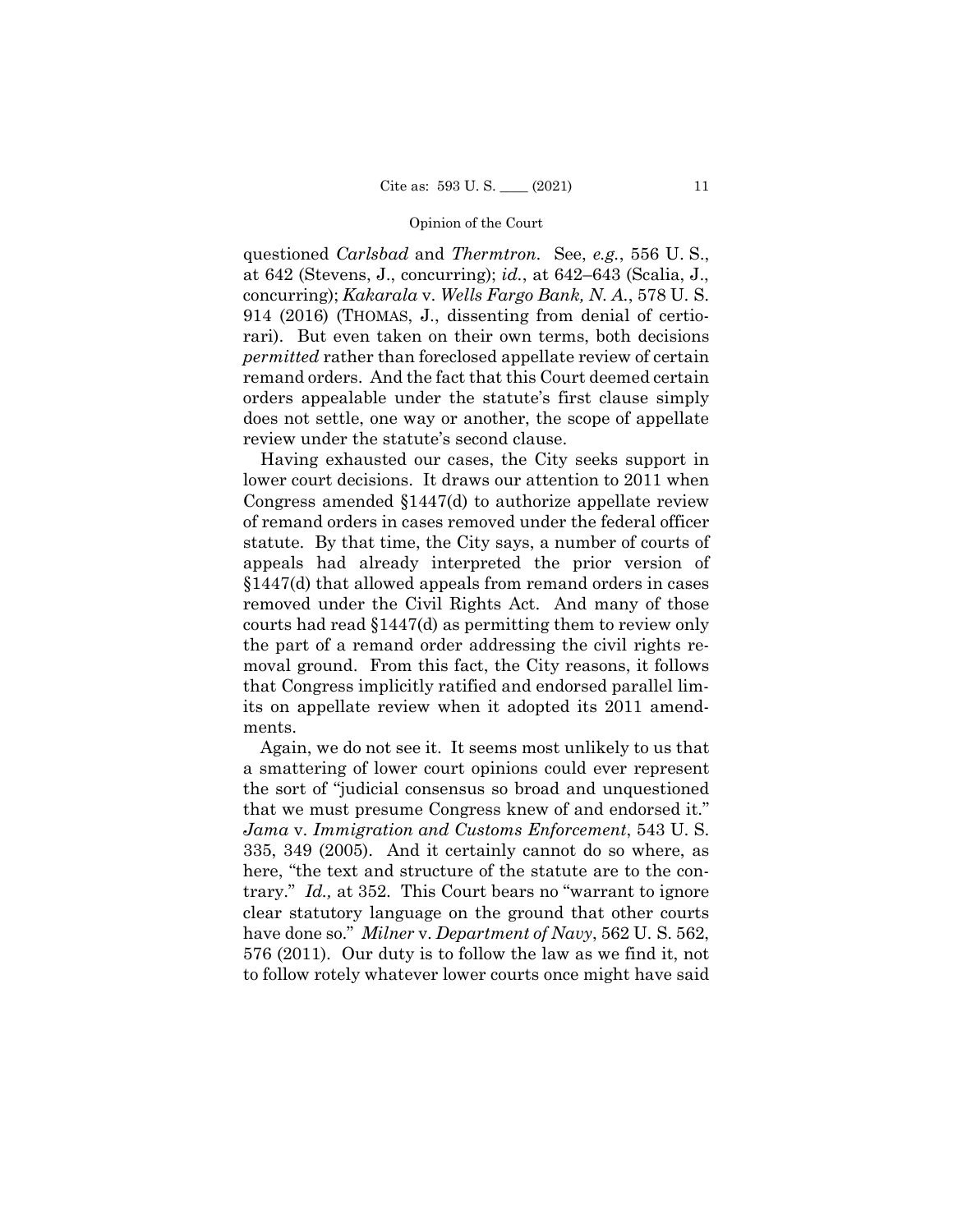about it.

 might upset lower court decisions on a *different* question. The City points out that, when a district court remands a case, it may require the defendant to pay certain of the plaintiff 's fees and costs. See 28 U. S. C. §1447(c). While §1447(d) generally precludes appellate review of remand or- ders, many lower courts have suggested that these §1447(c) The City contends that our reading of  $$1447$ (d) could put an end to all that. It could, the City reasons, because if an "or- contained within those orders. That much, however, does not necessarily follow. Often enough fee and cost awards are treated as collateral to the merits and independently appealable. See, *e.g., Budinich* v. *Becton Dickinson & Co*., Separately, the City worries that our interpretation fee and cost awards are nonetheless reviewable on appeal. der remanding a case" really means the whole order, then the statute may bar appellate review of fee and cost awards 486 U. S. 196, 200 (1988). In any event, the question is not presented in this case and we do not purport to resolve it.

## IV

 City says, serves the worthy goal of allowing the parties to get on with litigating the merits of their cases in state court. The City concludes by asking us to consider the policy consequences that follow from giving the text its ordinary meaning. Barring appellate review of remand orders, the Meanwhile, the City submits, allowing exceptions to this rule promises only to impair that efficiency interest.

 The difficulties with this argument are by now familiar. As this Court has explained, "even the most formidable" rective. *Kloeckner* v. *Solis*, 568 U. S. 41, 56, n. 4 (2012). Be- sides, everyone agrees that the statute tempers its obvious suant to §1442 or §1443. For that subset of cases, Congress policy arguments cannot "overcome" a clear statutory diconcern with efficiency when it comes to cases removed pur-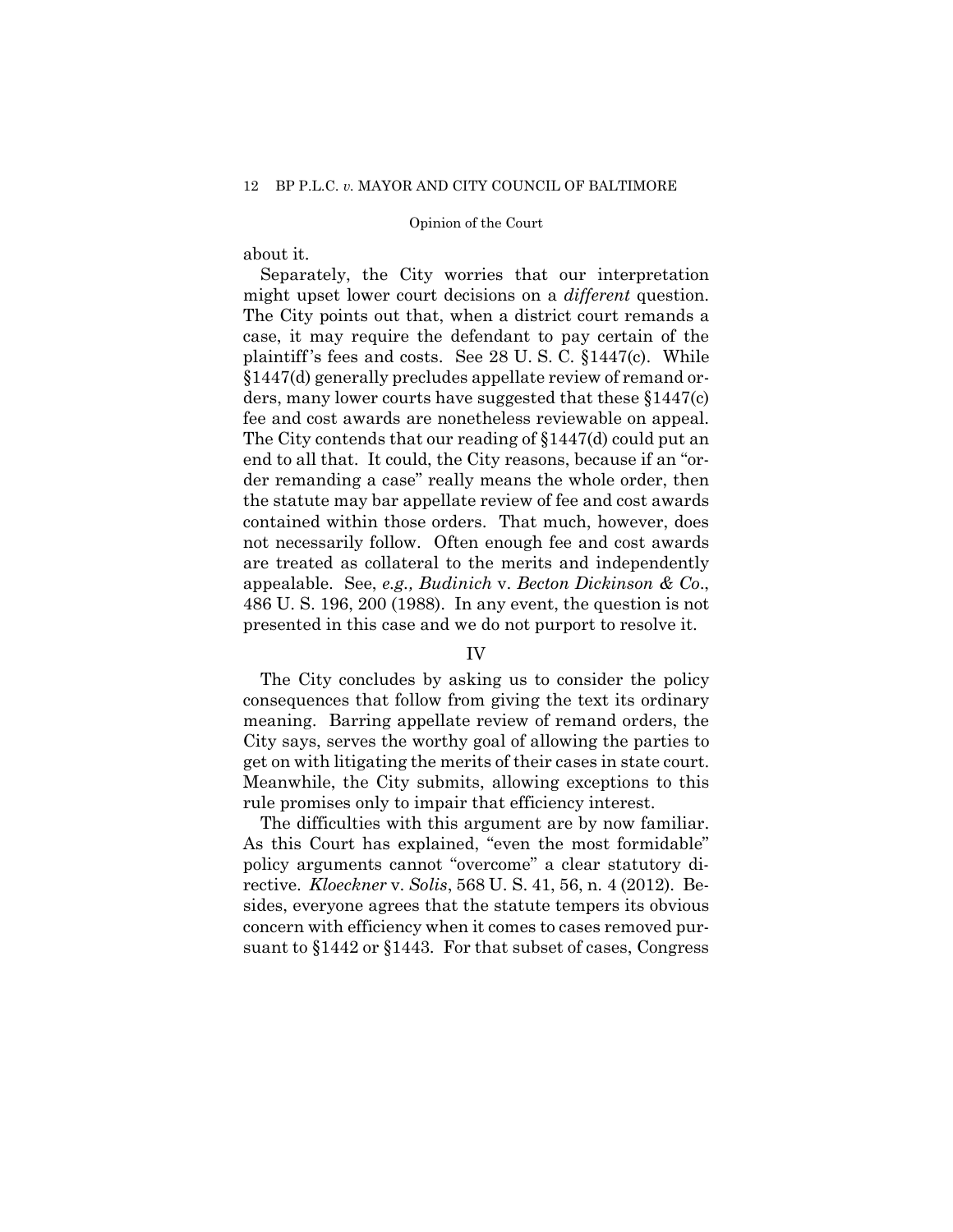ized appellate review, and accepted the delay it can entail. examine *all* (and not just *some*) removal grounds in these lay from adding . . . extra issue[s] to a case where the time has expressed a heightened concern for accuracy, author-The fact that the law as written allows appellate courts to cases perhaps just demonstrates, as Judge Easterbrook has suggested, a congressional judgment that the "marginal defor briefing, argument, and decision has already been accepted is likely to be small." See *Lu Junhong*, 792 F. 3d, at 813.

 one, but believes removal is clearly and easily warranted on resolution of the proceeding for all involved. At the least, a like these warranted allowing a court of appeals the power to review the whole of a district court's remand order rather than just certain select aspects of it. In fact, allowing a fuller form of appellate review may actually help expedite some appeals. Suppose a court of appeals finds the §1442 or §1443 issue a difficult and close another basis. Allowing the court to address that easier question and avoid harder ones may facilitate a prompter rational Congress could have thought that considerations

 quences. It warns that our interpretation will invite games- manship: Defendants may frivolously add §1442 or §1443 to their other grounds for removal, all with an eye to ensur- ing appellate review down the line if the case is remanded. But the answers here too are familiar. Once more, this Court's task is to discern and apply the law's plain meaning as faithfully as we can, not "to assess the consequences of each approach and adopt the one that produces the least mischief." *Lewis* v. *Chicago*, 560 U. S. 205, 217 (2010). That leaves the City to argue about different conse-

 costs and expenses (including attorney's fees) if it frivo- lously removes a case from state court. Additionally, the Nor is it as if Congress has been blind to the City's concerns. As the City itself acknowledges, thanks to §1447(c) a district court may order a defendant to pay the plaintiff 's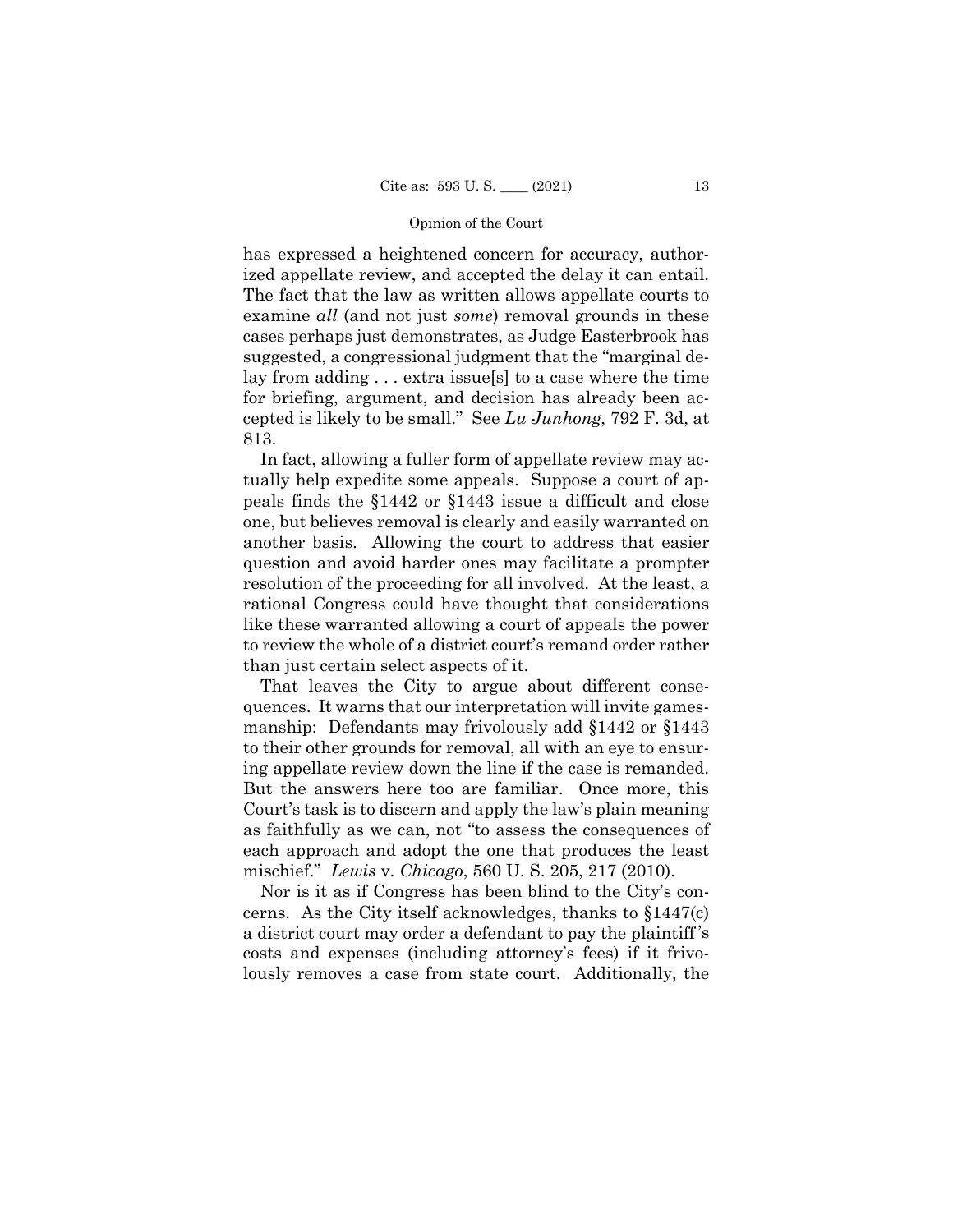## Opinion of the Court

 Federal Rules of Civil Procedure allow courts to sanction frivolous arguments made in virtually any context. Rules 11(b)–(c). Congress, thus, has already addressed the City's concerns in *other* statutes and rules—just not in §1447(d). To the extent that experience may prove these vise its work anytime. But that forum, not this one, is the proper place for such lawmaking. other measures insufficient, Congress is of course free to re-

\*

 §1447(d). In light of that error, the defendants ask us to consider some of those additional grounds ourselves. That took this case to resolve and we believe the wiser course is the first instance. See *Brownback* v. *King*, 592 U. S. \_\_\_,  $\_\_\_\$ , n. 4 (2021) (slip op., at 5, n. 4). The judgment of the The Fourth Circuit erred in holding that it was powerless to consider all of the defendants' grounds for removal under task, however, does not implicate the circuit split that we to leave these matters for the Fourth Circuit to resolve in Fourth Circuit is vacated, and the case is remanded for further proceedings consistent with this opinion.

## *So ordered.*

JUSTICE ALITO took no part in the consideration or decision of this case.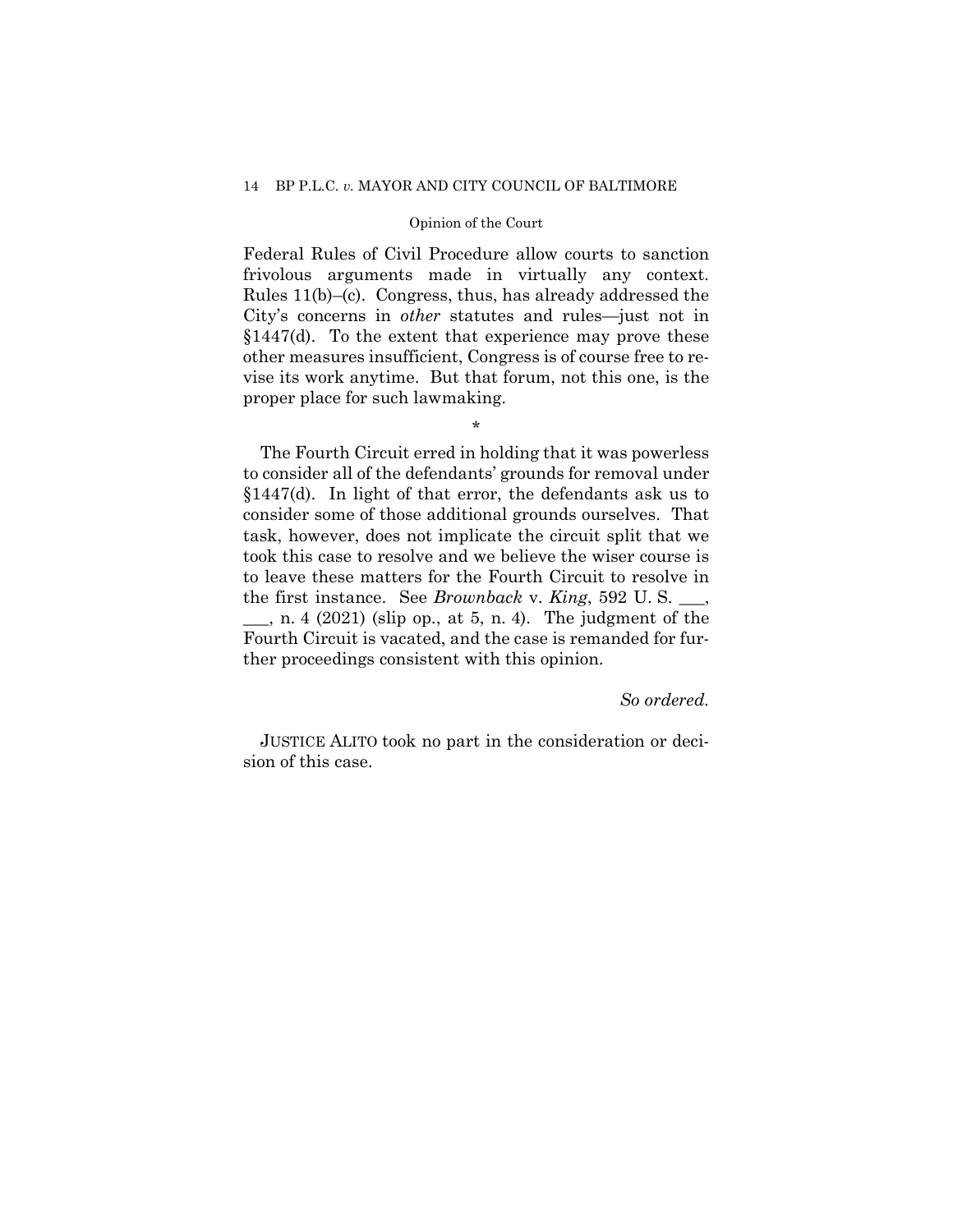## $\frac{1}{2}$  ,  $\frac{1}{2}$  ,  $\frac{1}{2}$  ,  $\frac{1}{2}$  ,  $\frac{1}{2}$  ,  $\frac{1}{2}$  ,  $\frac{1}{2}$ **SUPREME COURT OF THE UNITED STATES**

### $\frac{1}{2}$  ,  $\frac{1}{2}$  ,  $\frac{1}{2}$  ,  $\frac{1}{2}$  ,  $\frac{1}{2}$  ,  $\frac{1}{2}$ No. 19–1189

## BP P.L.C., ET AL., PETITIONERS *v.* MAYOR AND CITY COUNCIL OF BALTIMORE

## ON WRIT OF CERTIORARI TO THE UNITED STATES COURT OF APPEALS FOR THE FOURTH CIRCUIT

[May 17, 2021]

## JUSTICE SOTOMAYOR, dissenting.

Civil defendants in state court may remove a case to federal district court by asserting one or more bases for federal jurisdiction. If the district court concludes that the case was improperly removed, it issues an order remanding the case back to state court. For more than a century, the rule has been that such remand orders are generally not subject to appellate review. See *In re Pennsylvania Co.*, 137 U. S. 451, 453–454 (1890). This rule, codified at 28 U. S. C. §1447(d), "reflects Congress's longstanding policy of not permitting interruption of the litigation of the merits of a removed case by prolonged litigation of questions of jurisdiction of the district court to which the cause is removed." *Powerex Corp.* v. *Reliant Energy Services, Inc*., 551 U. S. 224, 238 (2007) (internal quotation marks omitted).

Originally, there were no exceptions to §1447(d)'s bar on appellate review. See §1447(d) (1946 ed., Supp. III). Then, as part of the Civil Rights Act of 1964, Congress created appellate jurisdiction over "'order[s] remanding a case to the State court from which it was removed pursuant to section 1443,'" the civil rights removal statute. §901, 78 Stat. 266, 28 U. S. C. §1447(d) (1964 ed.). In 2011, Congress extended this exception to cases removed pursuant to §1442, the federal officer removal statute. See §1447(d) (2012 ed.).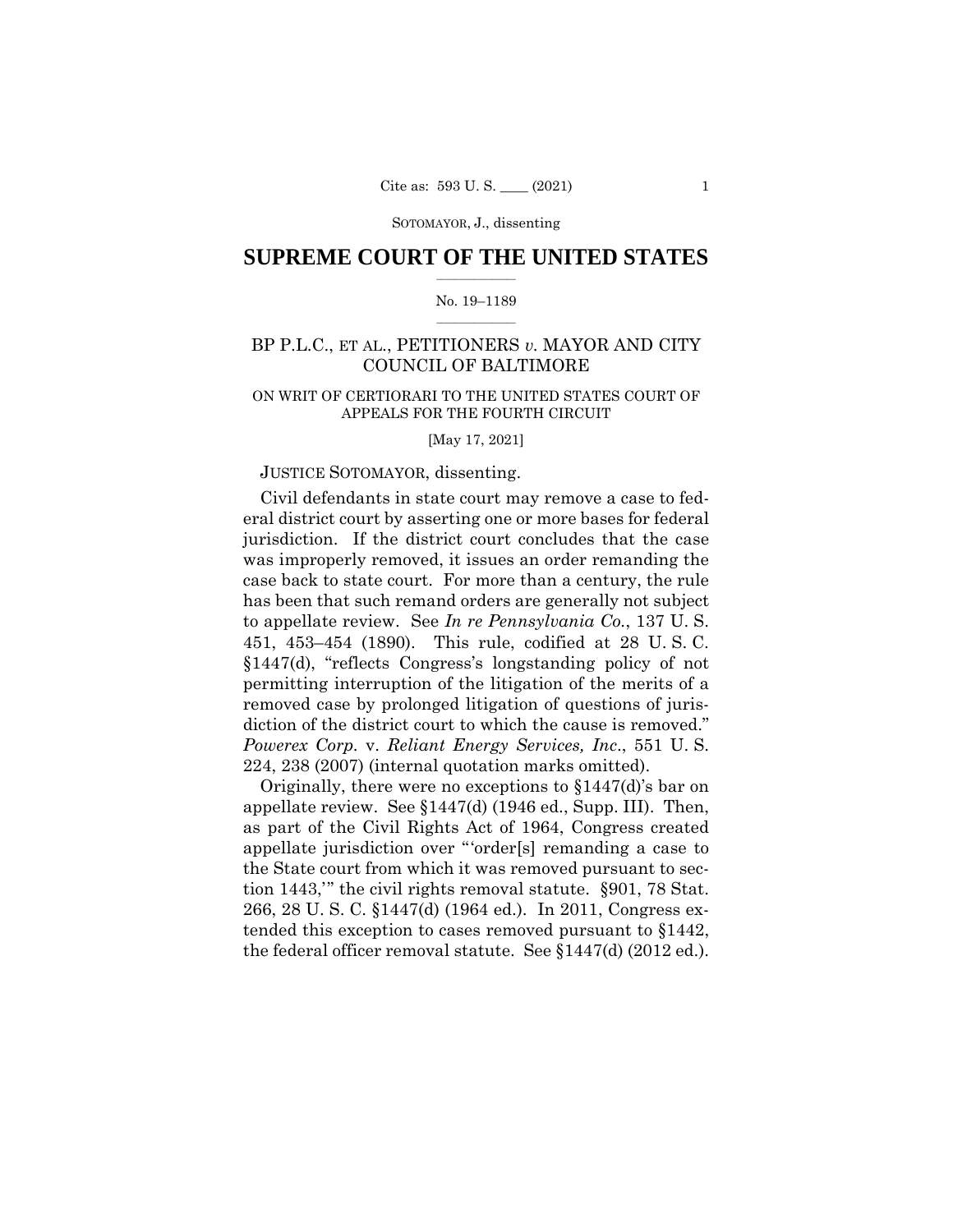### SOTOMAYOR, J., dissenting

The Court today holds that a defendant who invokes either §1442 or §1443 when removing a case to federal court is entitled to appellate review of not just those grounds, but also any other grounds for removal the defendant asserts. I disagree. That interpretation lets defendants sidestep §1447(d)'s bar on appellate review by shoehorning a §1442 or §1443 argument into their case for removal. In other words, it lets the exception swallow the rule. Furthermore, when Congress amended §1447(d) to permit appellate review of decisions under §1442, every Court of Appeals to have addressed the question interpreted §1447(d) to permit appellate review of arguments under §1443 only, not of other arguments for removal addressed in the same order. If Congress wanted to disturb that consensus, it would have said so. I respectfully dissent.

I

Section 1447(d) permits appellate review of "an order remanding a case to the State court from which it was removed pursuant to section 1442 or 1443." Everyone agrees how this provision operates in two scenarios. First, if a defendant removes a suit to federal court without invoking either §1442 or §1443, appellate courts may not review the district court's remand order. Second, if a defendant removes a suit solely under §1442 or §1443, appellate review is available for the remand order addressing that single ground for removal.

But what if a defendant removes a case to federal court on multiple grounds, only one of which is §1442 or §1443? Section 1447(d) does not speak clearly to that scenario. In some statutes, Congress takes care to specify when it means "this and only this ground." See, *e.g.,* §1446(b)(2)(A) (addressing civil actions "removed solely under section 1441(a)"). Other times, Congress makes clear that reliance on a certain ground even "in part" will suffice. See, *e.g.,*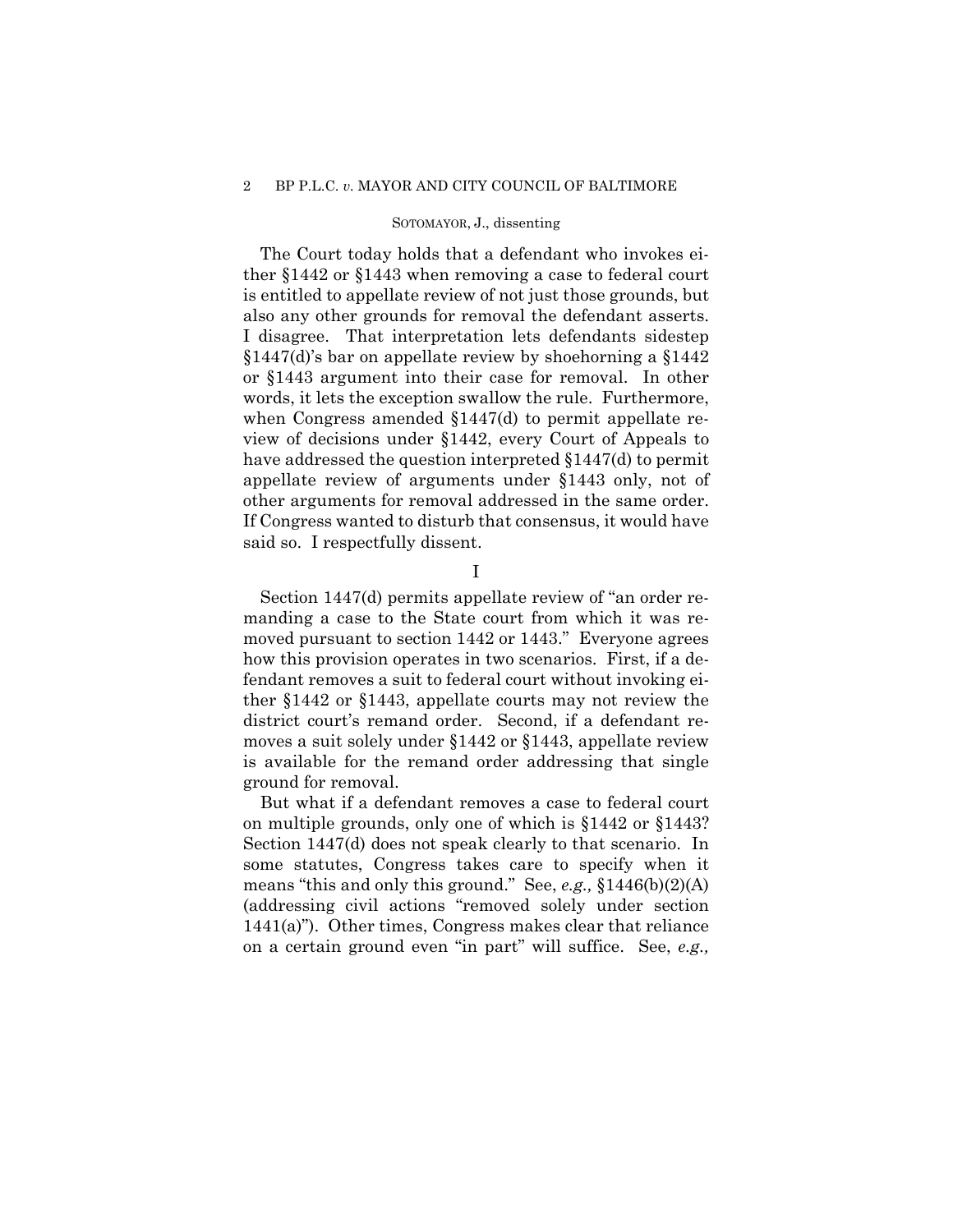$\S 1295(a)(2)$  (providing for jurisdiction in the Court of Appeals for the Federal Circuit over certain district court decisions "if the jurisdiction of that court was based, in whole or in part, on section 1346 of this title"). Section 1447(d) contains neither kind of clarifying language, leaving uncertain how the provision applies to cases that are not removed under §1442 or §1443 alone. See *Board of Cty. Comm'rs of Boulder Cty*. v. *Suncor Energy (U. S. A.) Inc*., 965 F. 3d 792, 805 (CA10 2020) (Section 1447(d) "does not expressly contemplate the situation in which removal is done pursuant to one of these sections *and* other grounds" (internal quotation marks omitted)).

There are three possible ways forward. The first possibility is that §1447(d) permits appellate review of any asserted basis for removal so long as the suit was removed in part pursuant to §1442 or §1443. That is the interpretation urged by petitioners and adopted by the Court today. See *ante,* at 5–6. The problem with this interpretation is that it stretches the exception in §1447(d) too far. It allows defendants to bootstrap their entire case for removal into the court of appeals simply by tacking on an argument under §1442 or §1443. Indeed, under this interpretation, a defendant could formally abandon its argument under §1442 or §1443 and seek an appeal exclusively of other grounds for removal. See Tr. of Oral Arg. 34–36, 40–41. That bizarre outcome, inexplicable in light of the manifest objective of limiting the exceptions in §1447(d), cautions heavily against this interpretation.

Another possibility is that a suit removed pursuant to multiple grounds is not a suit removed pursuant to §1442 or §1443 at all, meaning no appellate review whatsoever is available under §1447(d). For good reason, no one advocates this interpretation. Such a rule would certainly avoid prolonged disputes about whether a case belongs in state or federal court, but only by denying appellate review for claims of jurisdiction under the federal-officer and civil-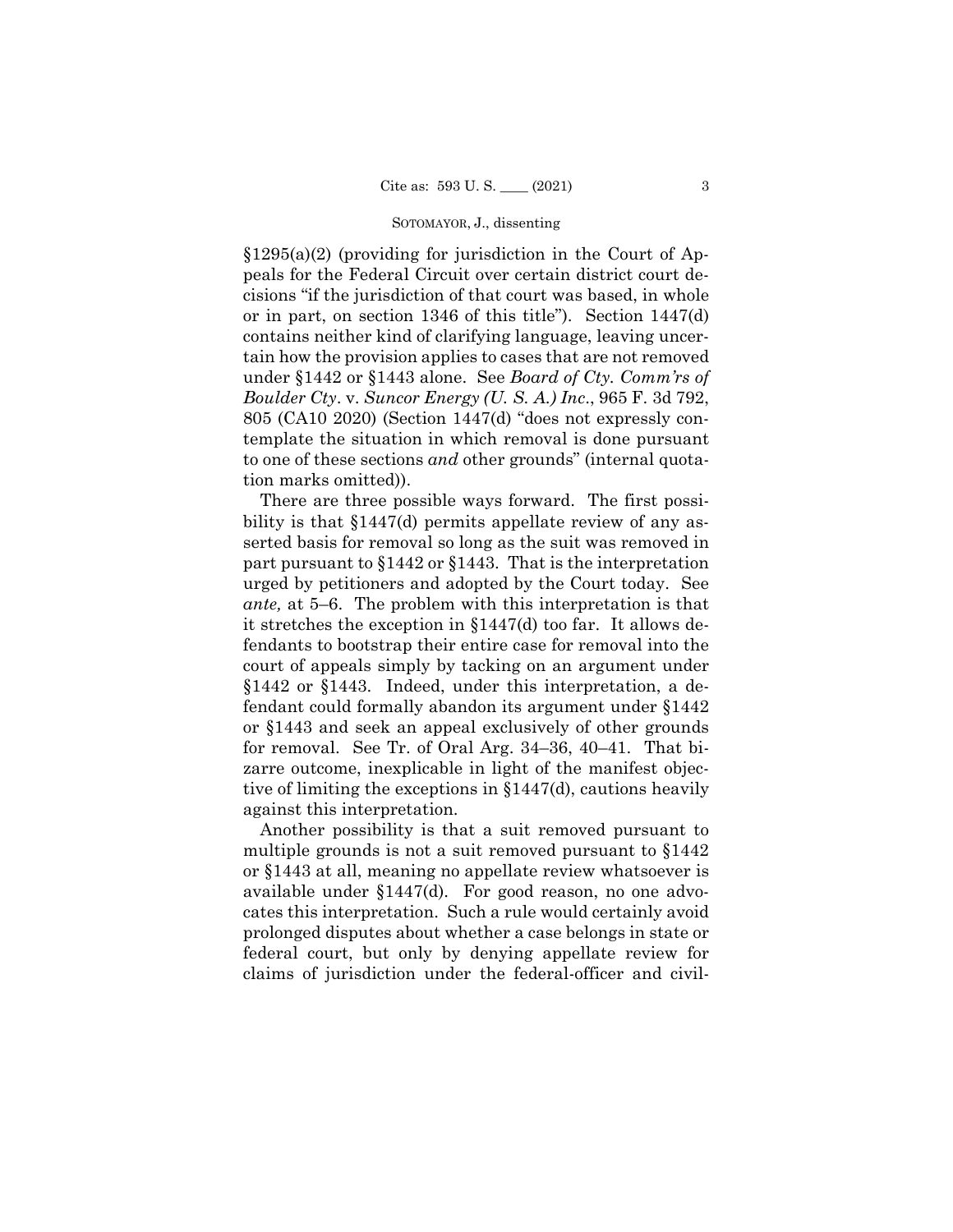### SOTOMAYOR, J., dissenting

rights removal statutes. That result is hard to square with Congress' express directive that such claims get a second look.

The third possibility is that §1447(d) allows appellate review of a defendant's assertion of removal jurisdiction under the federal-officer or civil-rights removal statute alone. Any other grounds for removal would remain subject to §1447(d)'s bar on appellate review. This interpretation best accords with "Congress's longstanding policy of not permitting interruption of the litigation of the merits of a removed case" with lengthy jurisdictional disputes, *Powerex Corp.*, 551 U. S., at 238 (internal quotation marks omitted), while still allowing review of the two grounds Congress carved out for special treatment. It also follows this Court's usual policy of construing both statutory exceptions and procedures for removal narrowly. See *Maracich* v. *Spears*, 570 U. S. 48, 60 (2013) (Statutory exceptions are to be "narrowly [construed] in order to preserve the primary operation of the provision" (internal quotation marks omitted)); *Syngenta Crop Protection, Inc.* v. *Henson*, 537 U. S. 28, 32 (2002) ("[S]tatutory procedures for removal are to be strictly construed" out of respect for state sovereignty).

Over the course of several decades, eight Courts of Appeals (every one to consider the question) adopted this third view of §1447(d).\* See, *e.g., Patel* v. *Del Taco*, *Inc*., 446 F. 3d 996, 998 (CA9 2006); *Alabama* v. *Conley*, 245 F. 3d 1292, 1293, n. 1 (CA11 2001) (*per curiam*); *Thornton* v. *Holloway*, 70 F. 3d 522, 524 (CA8 1995); *State Farm Mut. Auto Ins. Co*. v. *Baasch*, 644 F. 2d 94, 96–97 (CA2 1981) (*per curiam*); *Detroit Police Lieutenants and Sergeants Assn.* v. *Detroit*,

——————

<sup>\*</sup>The Tenth Circuit had also reached this conclusion prior to Congress amending §1447(d), albeit in an unpublished opinion. See *Sanchez* v. *Onuska*, 2 F. 3d 1160 (Table), 1993 WL 307897, \*1 (1993) (*per curiam*). The Tenth Circuit has since reaffirmed that holding in a published opinion. See *Board of Cty. Comm'rs of Boulder Cty*. v. *Suncor Energy (U. S. A.) Inc*., 965 F. 3d 792, 802, n. 6 (2020).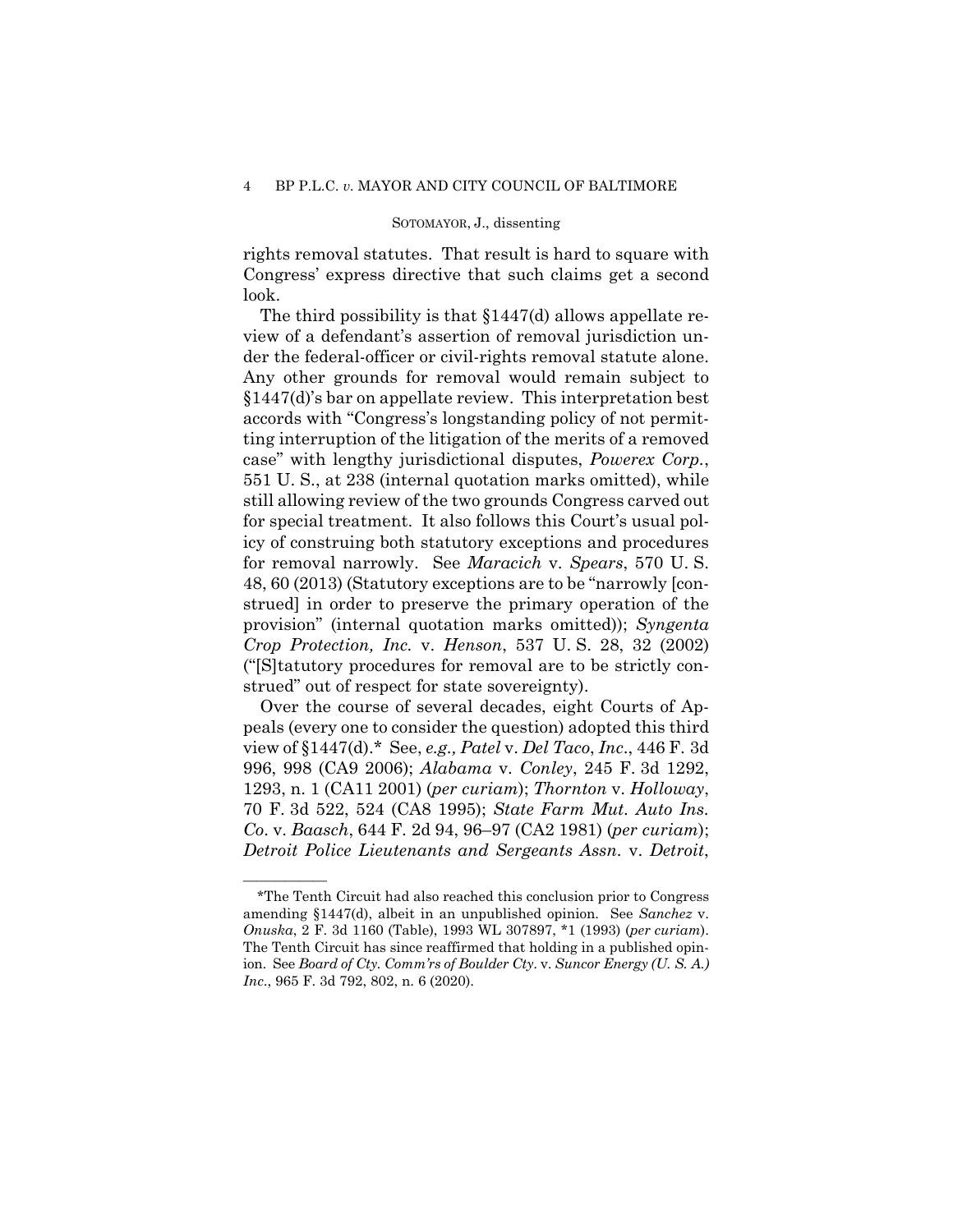597 F. 2d 566, 567–568 (CA6 1979) (*per curiam*); *Noel* v. *McCain*, 538 F. 2d 633, 635 (CA4 1976); *Robertson* v. *Ball*, 534 F. 2d 63, 65–66 (CA5 1976) (*per curiam*); *Pennsylvania ex rel. Gittman* v. *Gittman*, 451 F. 2d 155, 156–157 (CA3 1971) (*per curiam*).

Congress legislated against the backdrop of this consensus when, in 2011, it amended §1447(d) to extend its appellate-review exception, which previously applied to §1443 alone, to cover §1442 as well. Critically, Congress did not amend the remainder of the provision. Instead, it simply added the words "1442 or." See Removal Clarification Act, 125 Stat. 546. Had Congress disagreed with the settled interpretation of §1447(d), it presumably would have done something about it.

The Court dismisses the possibility of congressional ratification by characterizing an unbroken line of decisions from two-thirds of the Courts of Appeals spanning nearly half a century as "a smattering of lower court opinions." *Ante,* at 11. I would not assume that so many decisions reaching the same conclusion over such a long period were beneath Congress' notice. "'If a word or phrase has been given a uniform interpretation by inferior courts, a later version of that act perpetuating the wording is presumed to carry forward that interpretation.'" *Texas Dept. of Housing and Community Affairs* v. *Inclusive Communities Project, Inc.*, 576 U. S. 519, 536 (2015) (quoting A. Scalia & B. Garner, Reading Law: The Interpretation of Legal Texts 322 (2012); ellipses omitted). That Congress did not disturb the prevailing interpretation of §1447(d) is a compelling reason this Court should not either.

## II

 ant to' multiple federal statutes" or just one. *Ante*, at 5. The Court sees things differently. In its view, it "does [not] matter" whether "a defendant removes a case 'pursu-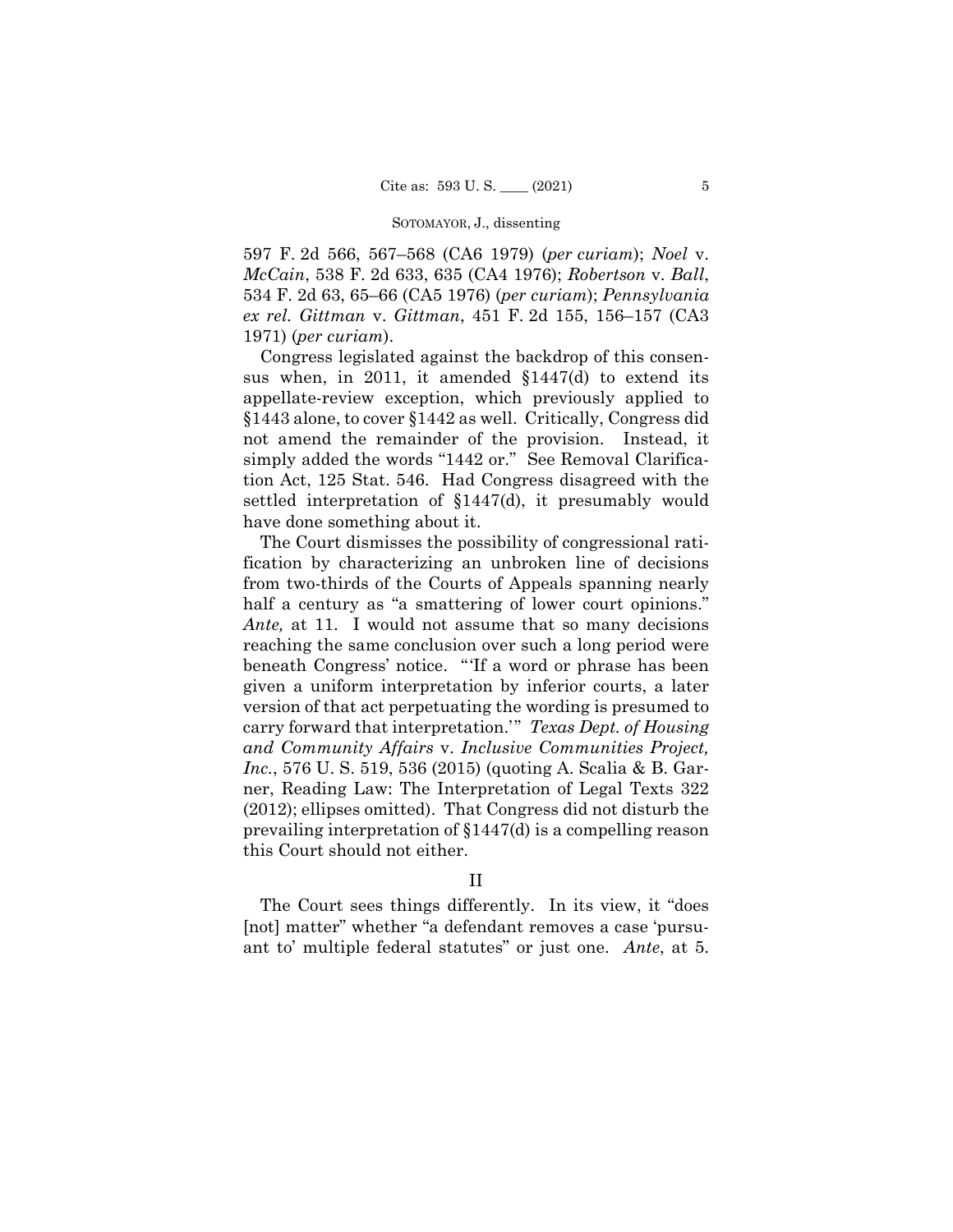Either way, §1447(d) grants the court of appeals jurisdiction over the "order" remanding the case back to state court. According to the Court, once the court of appeals takes jurisdiction over an order, it necessarily takes jurisdiction over all grounds for removal encompassed within it.

In support of this theory, the Court looks to *Yamaha Motor Corp., U. S. A.* v. *Calhoun*, 516 U. S. 199 (1996). That case concerned 28 U. S. C. §1292(b), a distinct statute that permits appellate review of an interlocutory "order not otherwise appealable" if the district court certifies that the order "involves a controlling question of law as to which there is substantial ground for difference of opinion." §1292(b). Looking to "the text of §1292(b)," the *Yamaha* Court determined that, having taken jurisdiction over a §1292(b) order, a court of appeals may reach any issue fairly encompassed within it. 516 U.S., at 205. In the Court's view today, *Yamaha* means that appellate review of a remand order under §1447(d) must likewise be plenary.

*Yamaha* does not do the work the Court says it does. Section 1292(b) provides that an interlocutory order is appealable if it merely "involves" a certified issue. There was thus no question in *Yamaha* that §1292(b) accounts for certified orders that address multiple issues, some of which are not "controlling question[s] of law as to which there is substantial ground for difference of opinion." §1292(b). Section 1447(d) lacks comparable language about what happens when a party removes a case on multiple grounds. That is precisely what makes it ambiguous.

within it. *Ante*, at 5–6. I agree that this premise will often The Court is left with the premise that appellate jurisdiction over an order (as with a judgment, decree, or sentence) usually means jurisdiction over all legal issues addressed hold true. But not always, as the Court itself recognizes. See *ante,* at 9–10 (discussing *Murdock* v. *Memphis*, 20 Wall. 590 (1875), and *United States* v. *Keitel*, 211 U. S. 370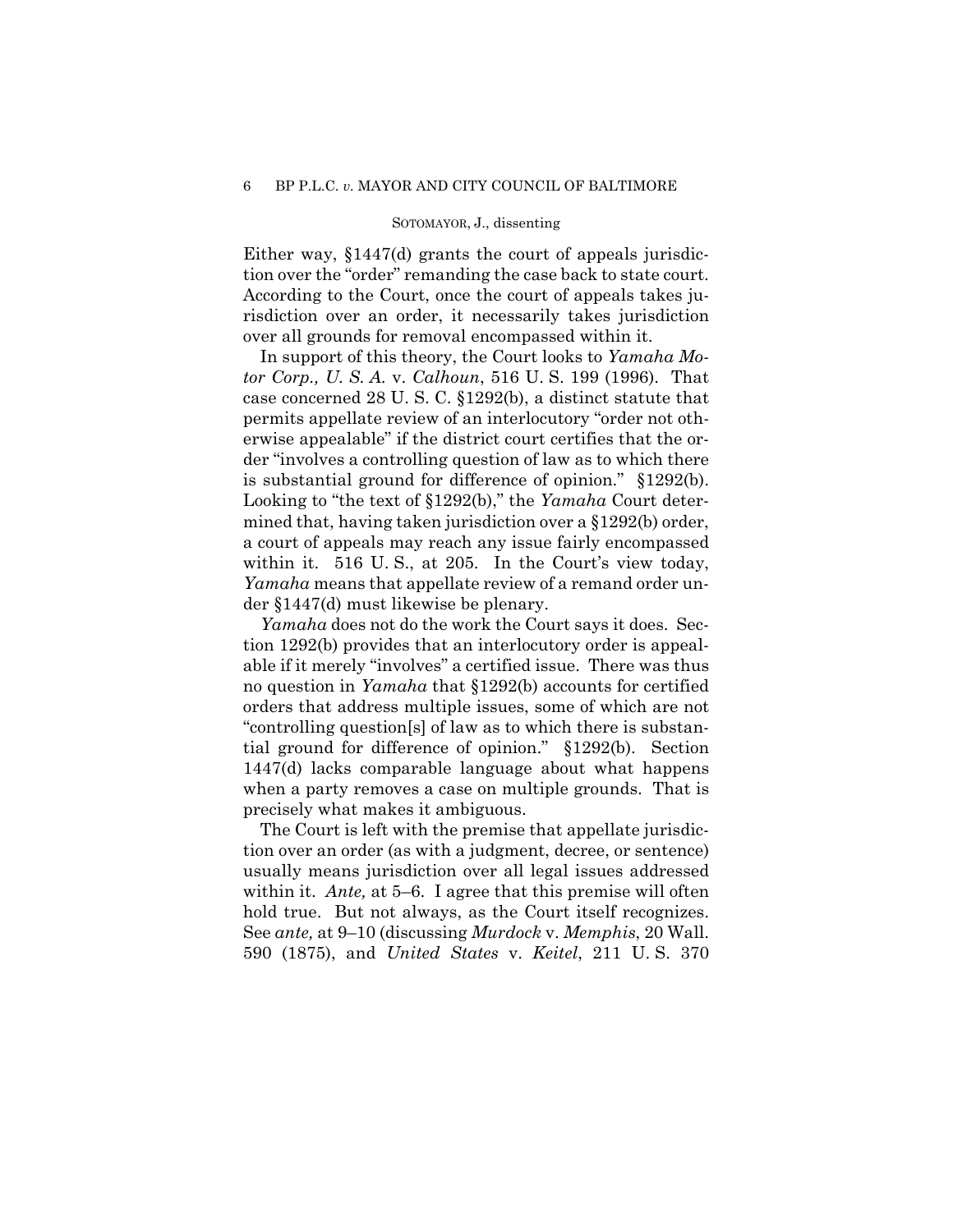(1908)). Context matters. To recap, in 1964, Congress created a limited exception for claims of removal under §1443 to what had long been an absolute prohibition on appellate review of remand orders. After nearly half a century of courts interpreting that exception narrowly, Congress extended the exception to §1442 without otherwise amending §1447(d). Section 1447(d) only unambiguously permits appellate review over remand orders that are based solely on one of those two grounds. Granting defendants appellate review of other grounds of removal whenever they tack on an argument under §1442 or §1443 would allow the exception to trump the rule. In these circumstances, the Court should seek an interpretation of §1447(d) that not only respects its carveout for arguments under §1442 and §1443 but also preserves its general bar on appellate review.

### III

Unfortunately, I fear today's decision will reward defendants for raising strained theories of removal under §1442 or §1443 by allowing them to circumvent the bar on appellate review entirely. Look no further than this case. In 2018, the Mayor and City Council of Baltimore sued petitioners for allegedly concealing the connection between fossil fuels and climate change. Petitioners listed eight grounds for removal to federal court, including §1442. But petitioners now ask only for a ruling that removal was proper under §1441(a) (*i.e.,* federal-question jurisdiction). Had petitioners relied solely on §1441(a) before the District Court, as they do now, no one disputes their argument would be unreviewable on appeal.

Not to worry, petitioners assure us: The threat of sanctions will sufficiently deter gamesmanship. While sanctions help ward off egregious misconduct, they are no failsafe. See, *e.g., Martin* v. *Franklin Capital Corp.*, 546 U. S. 132, 141 (2005) ("Absent unusual circumstances, courts may award attorney's fees under §1447(c) only where the